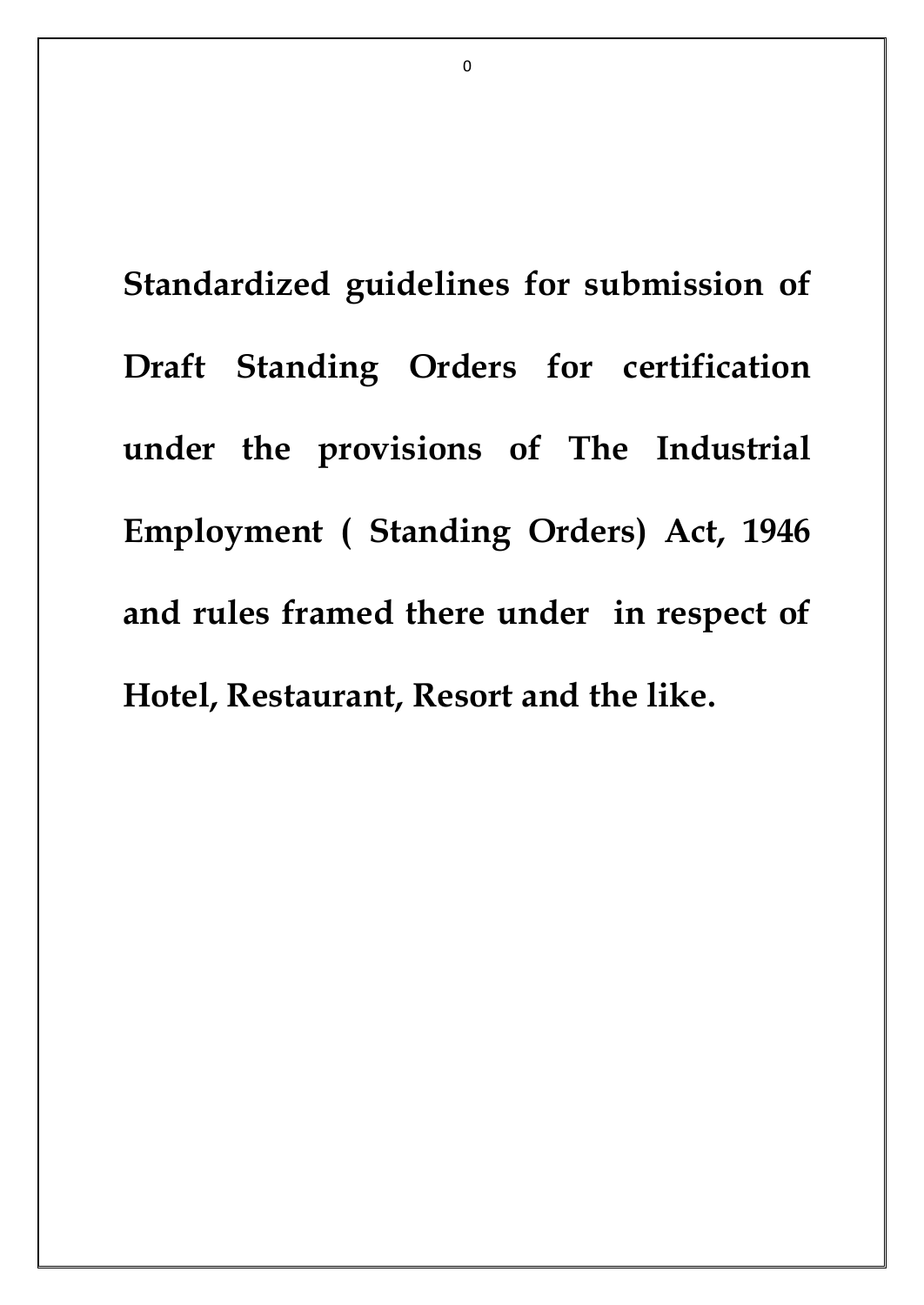# **STANDING ORDER**

**CERTIFIED STANDING ORDERS FOR THE WORKMEN OF HOTEL……………………………………………………… VILLAGE ……….. TEHSIL ……………….., DISTRICT……………., HIMACHAL PRADESH.**

#### **1. APPLICATION**

- **A)** These Standing Orders may be called the CERTIFIED STANDING ORDERS of Hotel …………………….., Village ……………. Teh- ………………., District …………. , Himachal Pradesh.
- **B)** These Standing Orders shall come into force in accordance with the provisions of Section 7 of the Industrial Employment (Standing Orders ) Act,1946.
- **C)** These Standing Orders shall apply to all the workman employed in the Establishment of M/s. …………………….., Village ……………. Teh- ………………., District …………. , Himachal Pradesh as defined in section 2 (s) of the Industrial Disputes Act, 1947.
- **D)** The Standing Orders may be modified as provided in section 10 of the Industrial Employment (Standing Orders) Act, 1946.

#### **2. DEFINITIONS:-**

- **i)** Hotel :- 'Hotel' includes hotel, restaurant, eateries, residential accommodation, resorts & the like.
- **ii)** Unit or Employer :- 'Unit' and 'Employer' mean ….…………………having its Establishment namely …………………….., Village ……………. Teh- ………………., District …………, Himachal Pradesh with its registered / head office at ……………………….(mention name and address of Head / Registered Office).
- **iii)** Management :- 'Management' means the Proprietor/ General Manager/ Board of Directors/ President/ Vice President etc. appointed to run the administrative function of the Hotel or any other person as may be authorized in this behalf.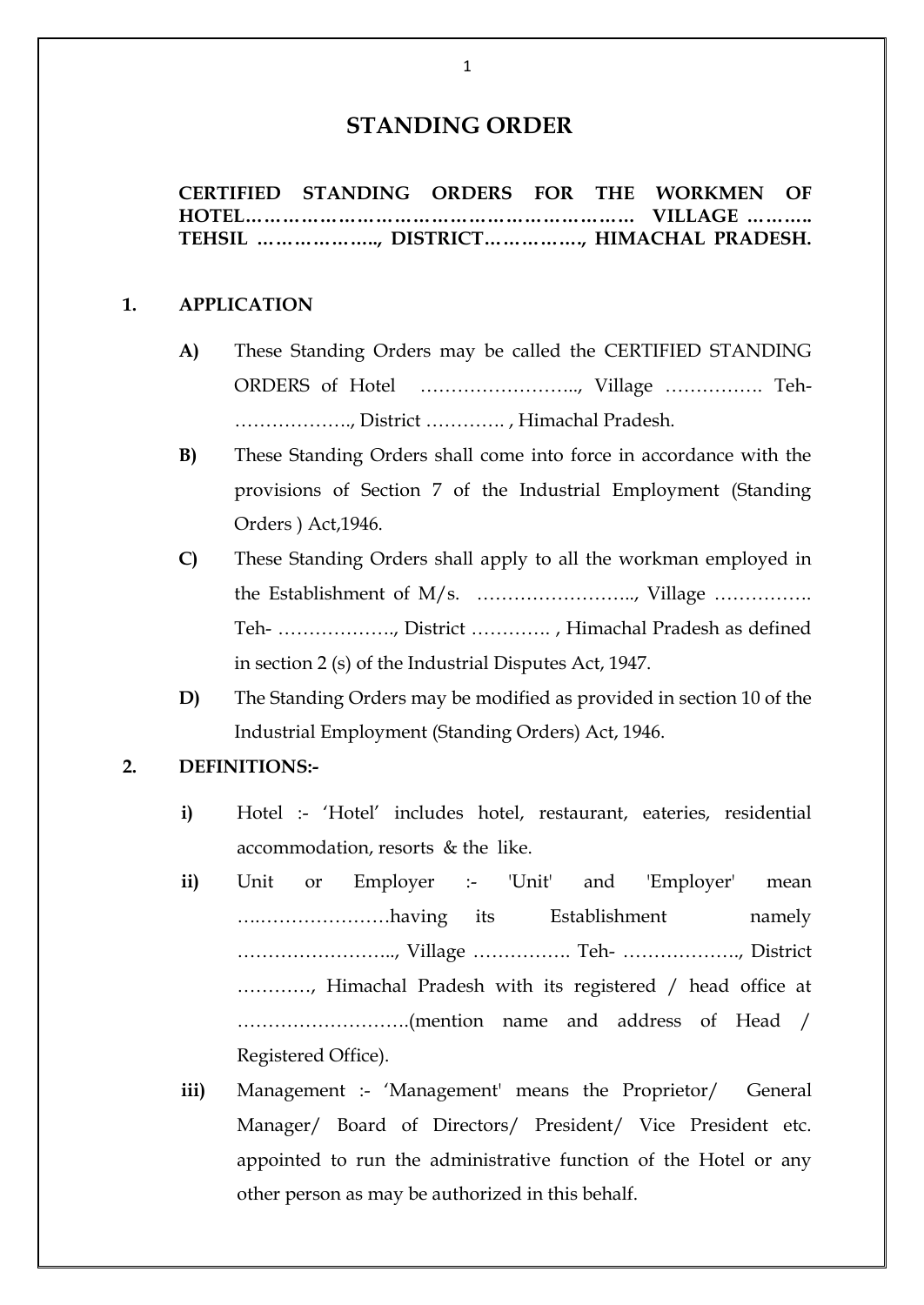- **iv)** Hotel Premises :- 'Hotel Premises' will include the hotel compound and hotel premises, all of its precincts, its lay-out and its administrative buildings situated at Village …………P.O……………Tehsil……………Distt. ……., H.P.
- **v)** Board :- 'Board' means the Board of Directors of the Hotel.
- **vi)** Workman :- 'Workman' means a workman as defined in section 2(s) of the Industrial Disputes Act,1947.
- **vii)** Notice :- 'Notice' means a notice in writing required to be given or to be passed for the purpose of these Standing Orders.
- **viii)** Notice Board :- 'Notice Board' means the board specifically maintained for displaying the hotel's notices of a general character from time to time at the main gate of the time office or in concerned section / department of the hotel as prescribed in Labour Laws.
- **ix)** Leave:- 'Leave' means authorized absence with or without pay.
- **x)** Habitual :- 'Habitual' means involving repetition of any act of commission or omission for more than 3 times in a period of 12 calendar months.

The word Employer/ Director, President, General Manager, Employer, Management, Establishment, shall for all purposes means the Management of M/s. …………at Village………Tehsil …….District ……… H.P

- **xi)** Dismissal :- 'Dismissal' means ordinarily punishment by way of dismissal from services but compulsorily in pursuant to proper enquiry.
- **xii)** Superannuation :- 'Superannuation' means the attainment of an age of 60 years by the employee.
- **xiii)** Unauthorized Absence :- 'Unauthorized absence' shall mean and include absence without prior permission of the appropriate authority, desertion of work place or leaving the establishment/ hotel premises before the fixed time.
- **xiv)** Words imparting the singular number will include the plural numbers and vice-versa, except where expressly mentioned

 $\overline{2}$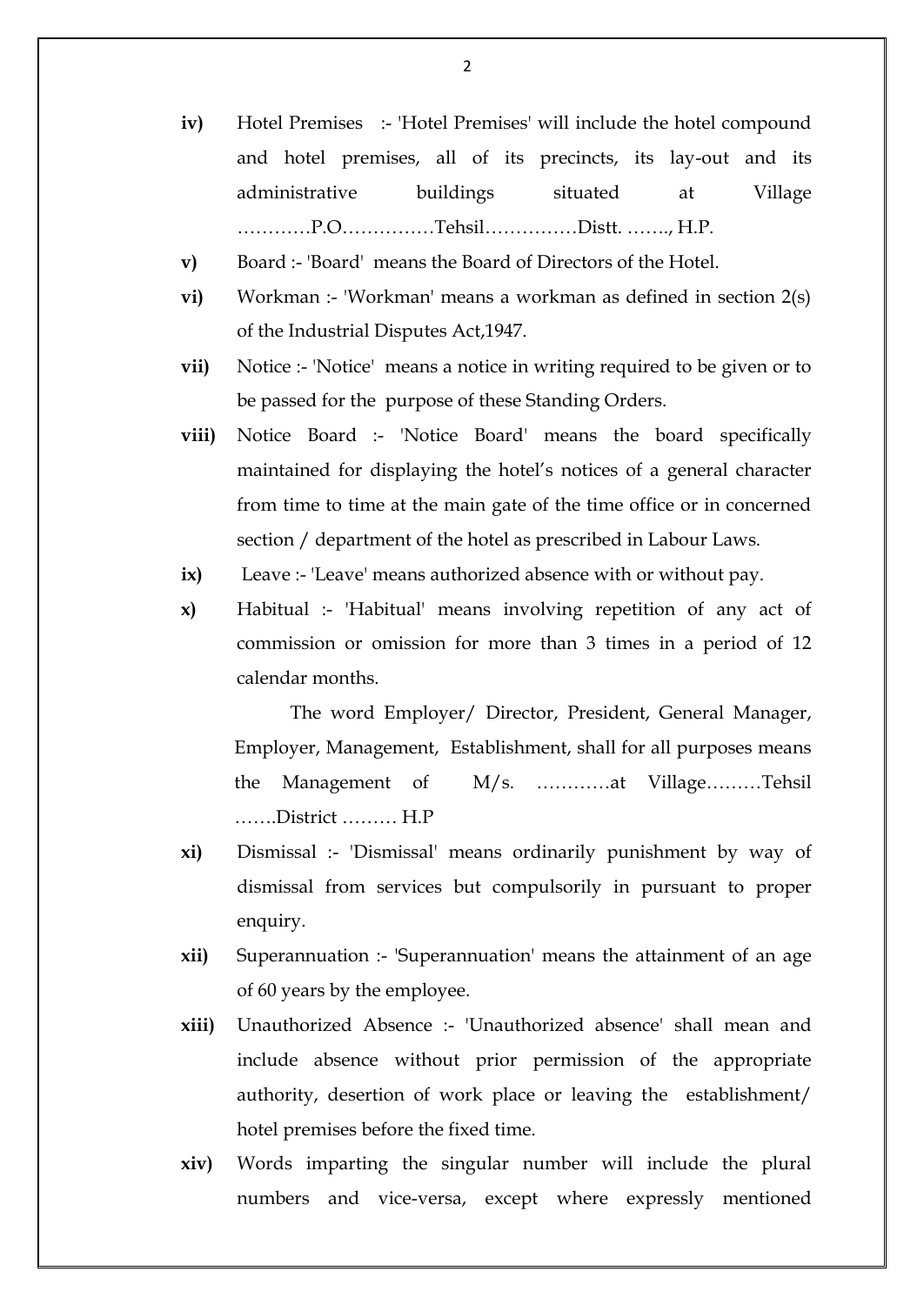otherwise. Similarly, the words imparting the masculine gender shall include the feminine gender except where expressly mentioned otherwise.

**xv)** 'Medical Certificate' means a certificate duly signed by the authorized Doctor of E.S.I. Dispensary, concerned Civil Surgeon or a Registered Medical Practitioner, who is M.B.B.S. or by the Government Doctor who is so authorized under law.

# **3. CLASSIFICATION OF EMPLOYEES:**

The workmen shall be classified as under:-

- 1) Permanent
- 2) Probationer
- 3) Temporary
- 4) Casual
- 5) Apprentice (Learner/Trainee)
- 6) Badli (Substitute)
- **1) 'Permanent Workman'** is one who is appointed as such by a written order of the management on a permanent post and includes any person who has satisfactorily completed a probationary period as given in sub-clause (2) below has been confirmed as such in writing against a permanent post.
- **2) 'Probationer' means** a workman who is provisionally employed on trial to fill any vacancy against a permanent post and has not been confirmed as permanent in accordance with these Standing Orders. Ordinarily the period of probation shall be 3 months but it may be extended once for a further period of 3 months provided probationary period shall not more than 6 months.
- **3) 'Temporary'** workman means a workman who has been engaged on temporary basis for any specified work for a specified period stipulated in the terms of employment on the completion of which his/her services shall stand terminated automatically and shall also include any workman who may be employed as an additional hand in connection with temporary increase in workload or for doing work of an urgent nature.
- **4) 'Casual'** workman means a workman who is employed for any work of an occasional, casual or intermittent nature. He will be paid only for the actual days or time worked.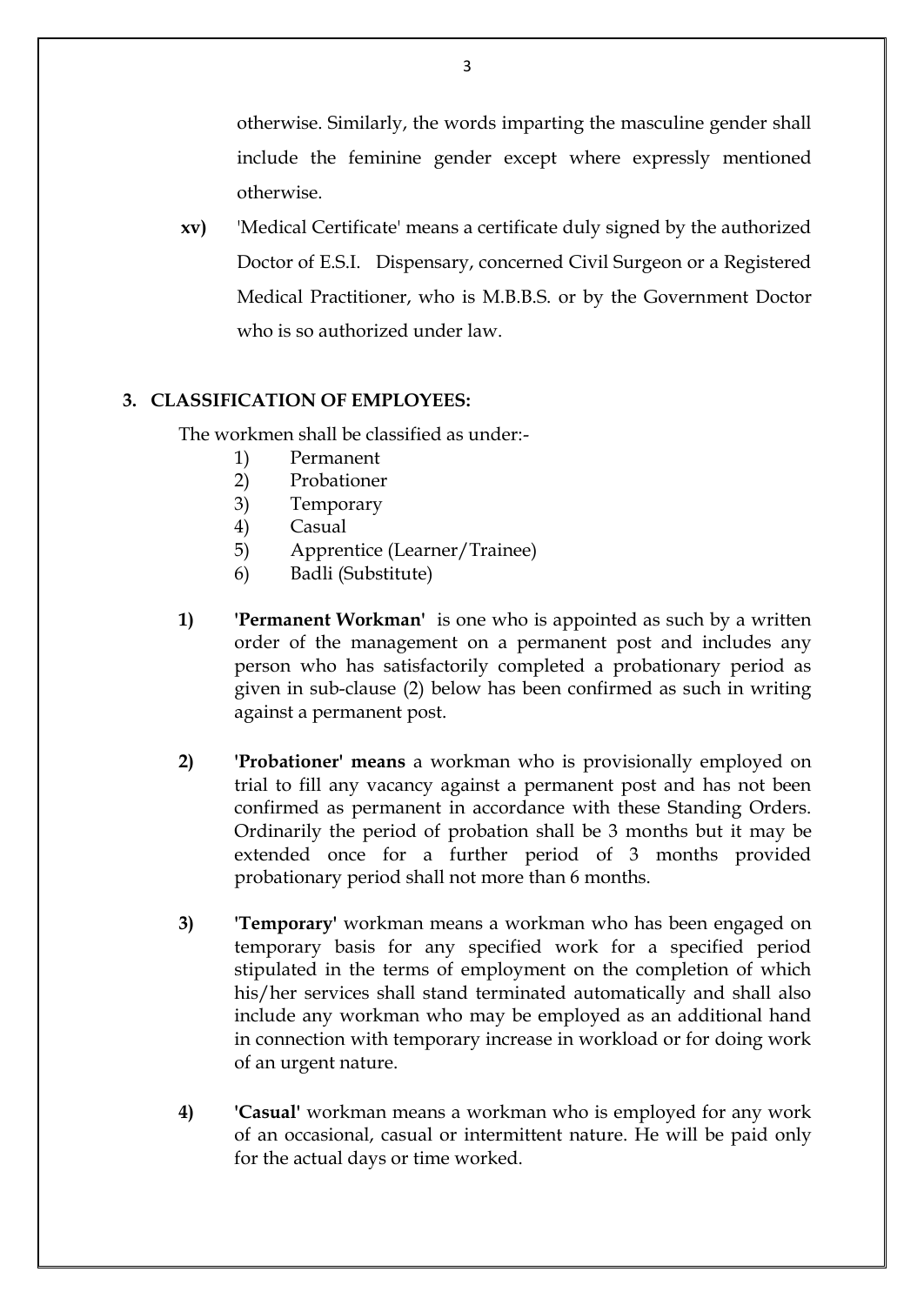- **5) Apprentices** means a person who is undergoing apprenticeship training in a designated trade in terms of the Apprenticeship Act, 1961 and the rules framed thereunder.
- **6) 'Badli'** or 'Substitute' workman is a workman who has been appointed in the post of permanent workman or a probationer, who is temporarily absent.

# **4. RECRUITMENT & EMPLOYMENT**

- a. No person seeking employment will be deemed to have been employed until a certificate of fitness has been obtained from the Medical officer of the company or Medical Officer of Government Hospital or Dispensary. The necessity of a certificate of fitness can be waived off under special circumstances by the management.
- b. On appointment, name of every employee as well as the category of work to which he belongs shall be entered on the Muster Roll.
- c. At the time of the appointment, employee must produce evidence of age, namely, birth certificate or school leaving certificate or Insurance Policy . In the absence of any of these, on affidavit by the employee concerned affirming his correct age shall be considered valid evidence of age and shall be binding on the employee and employer or same can be amended as per prevalent law. In addition to this provision regarding record of age provided in the Model Standing Orders shall also be applicable.
- d. If at any time, it is found that the Employee has furnished false information to the Management on the basis of which the appointment is given to the employee, the Management may initiate disciplinary proceedings.

# **5. IDENTITY CARDS:**

- a. Employee will be provided with an identity card containing the following or any other particulars that the Management may deem proper from time to time as per applicable labour laws.
	- i. Id Card No.
	- ii. Name.
	- iii. Date of birth.
	- iv. Father/Husband Name
	- v. Local Address
	- vi. Name of Next kin : Relationship
	- vii. Permanent Address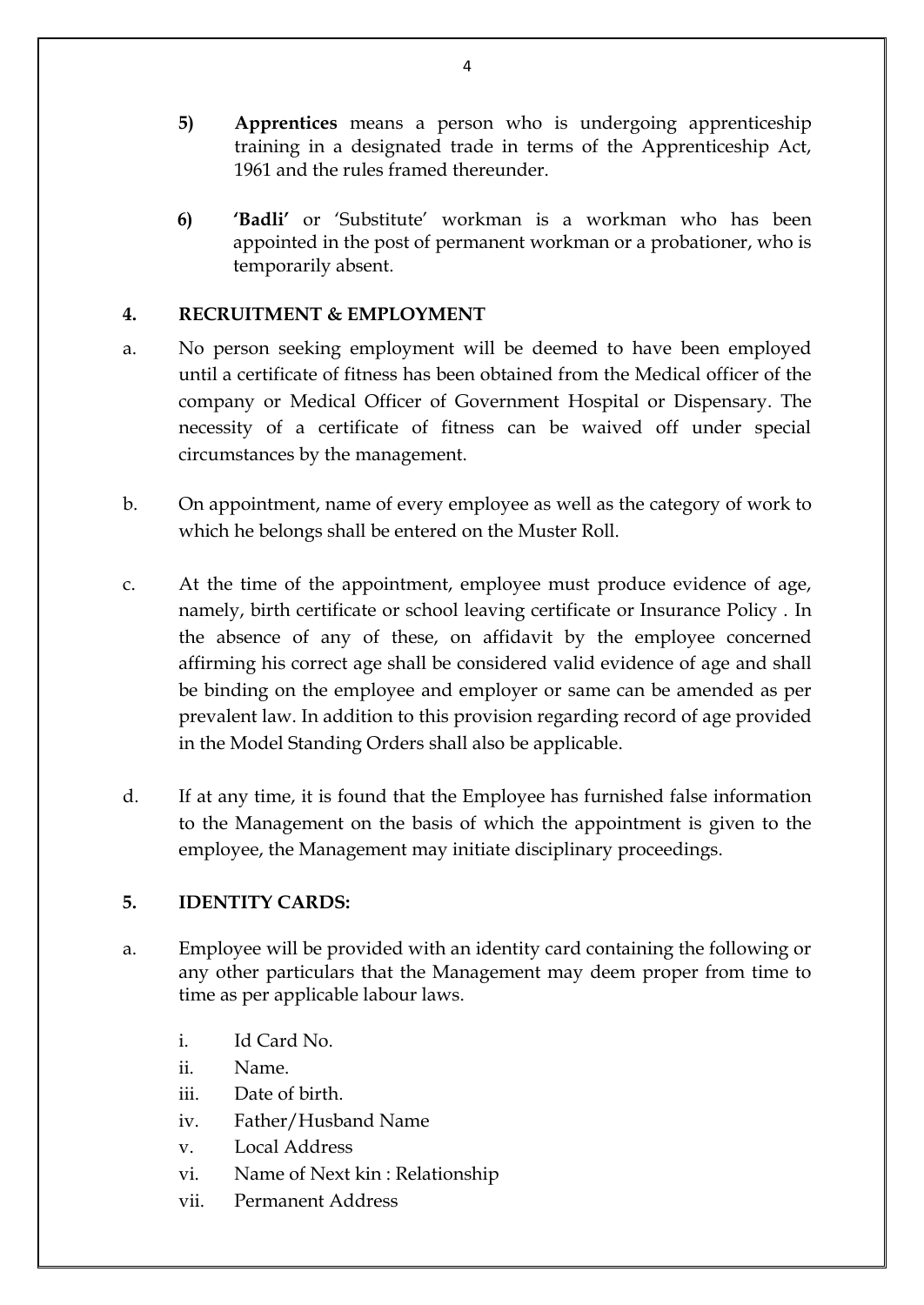- viii. Contractor Name : License if any : Address
- ix. Nature of Employment : Wage Rate
- x. Date of Employment issued by : Valid unto
- xi. Date of Issue
- xii. Photograph of the employee with stamp of issuing authority affixed thereon.
- xiii. Signature of thumb impression of the employee.
- b. The identity card shall not be transferable.
- c. There shall be no tampering with the identity card.
- d. The cost of the photograph and identity card shall be borne by the employer and not by employee.
- e. Every employee when he ceased to be in the employment of the Employer/ Company shall deposit his identity card with the HRD office/ management.
- f. The identity card shall be the property of the Employer/ Company and its loss must immediately be reported to the Manager HRD through the Departmental Head. Failure to report the loss shall render the employee liable to disciplinary action.
- g. The identity card is to be carried at the times while on duty. Every employee shall on being required to do so, show his identity card to any person superior to him or any other person authorized by the management to inspect the same.

# **6. MEDICAL EXAMINATION**

Every employee will be required to undergo medical examination by medical Officer. No employee will be deemed to have been employed until he has undergone the medical examination and declared medically fit for the employment. At the time of medical examination every employee shall provide true and correct information relating to his health to the Medical Officer.

The Management reserves the right to send any employee for periodic medical check-up during the course of employment or every six months at the cost of the Management. Non submission for medical examination by any employee will be a misconduct. The Management may take appropriate action as per applicable labour laws if the employees found to be medically unfit to perform his duties temporarily or permanently.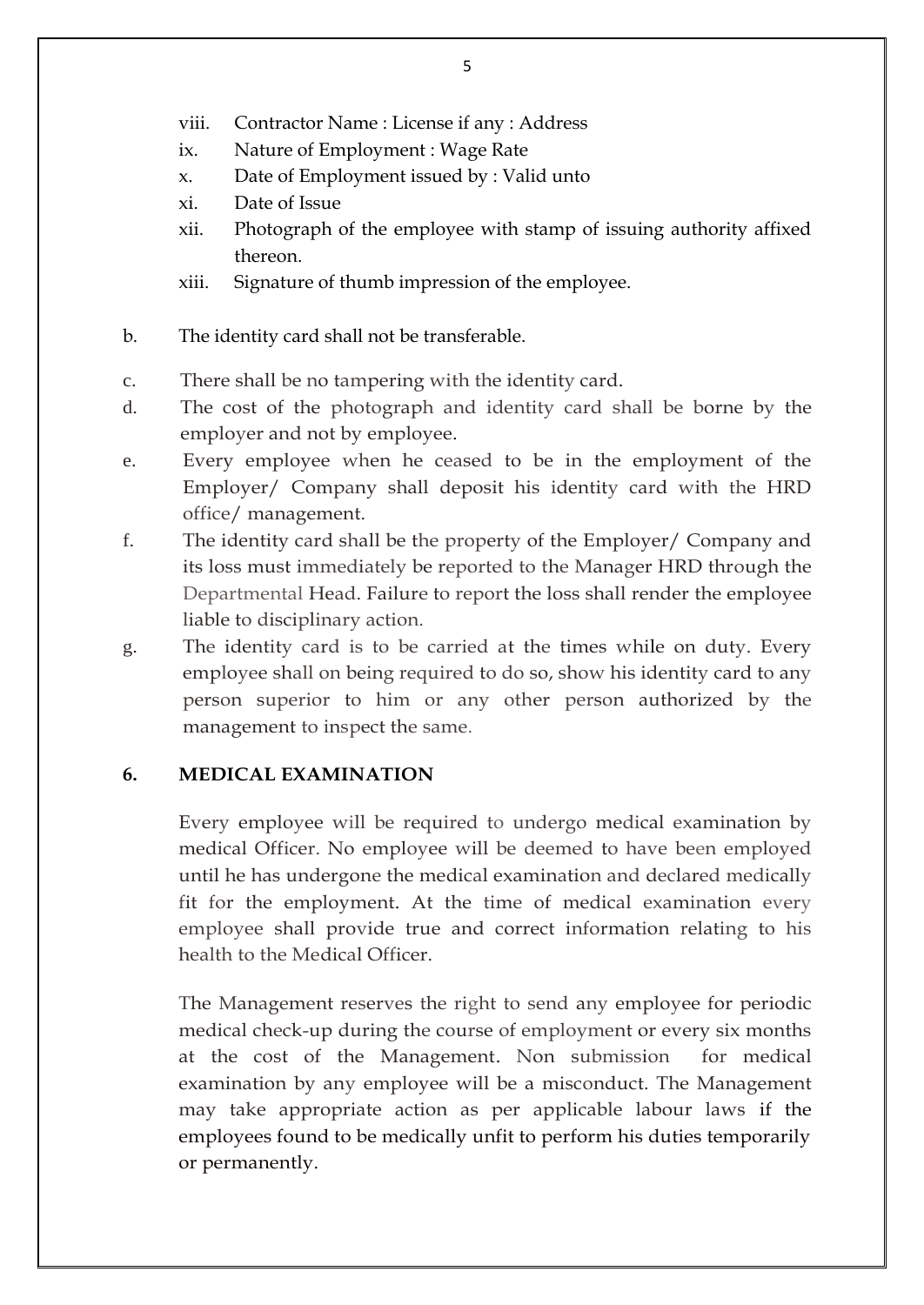All employees who handle Food (i.e. Chef De Parties, Head Cooks, Cooks, Kitchen Chefs, Senior Captain, Captains, Stewards, Utility Worker, Bartenders, Bar Stewards) will be required to submit to a full medical examination in every six months or as desired by the Management.

# 7. **LOCKER FACILITY:**

- a) Every employee will be allotted a locker.
- b) Loss of locker key is to be reported immediately to the HRD Office/Employer.
- c) Employees will not use their personal locks on the locker.
- d) No food stuff, alcoholic drinks, tobacco, pan-masala, intoxicants or any such items, inflammable material and soiled clothing are to be kept in the lockers or in the locker room.
- e) The locker room, wash room and the locker are to be kept clean and tidy.
- f) The management reserves the right for periodic inspection of the lockers by an authorized person.
- g) On termination of service the locker is to be surrendered immediately to the HRD Office/ Employer.

# **8. ATTENDANCE PROCEDURE**

- a. All employees shall work in the establishment at the times fixed and notified. Employees attending late may not be allowed to attend duties and treated as absent provided that no employee who attends within ten minutes of the starting time shall be allowed to attend the duties. The absence from work or coming late shall be governed by provisions of Payment of Wages Act,1936 however the circumstances beyond control would be considered by the Management.
- b. Attendance of the employees shall be marked on the basis of daily attendance prescribed register maintained by the time keeper and / or department heads.
- c. The employees on attendance on each day will mark their attendance in the prescribed Departmental Attendance Registers and will report to their department heads at the appointed time. Similarly, at the time of going off duty, the employees will report to the department heads and will mark their attendance in the prescribed Department Attendance Registers.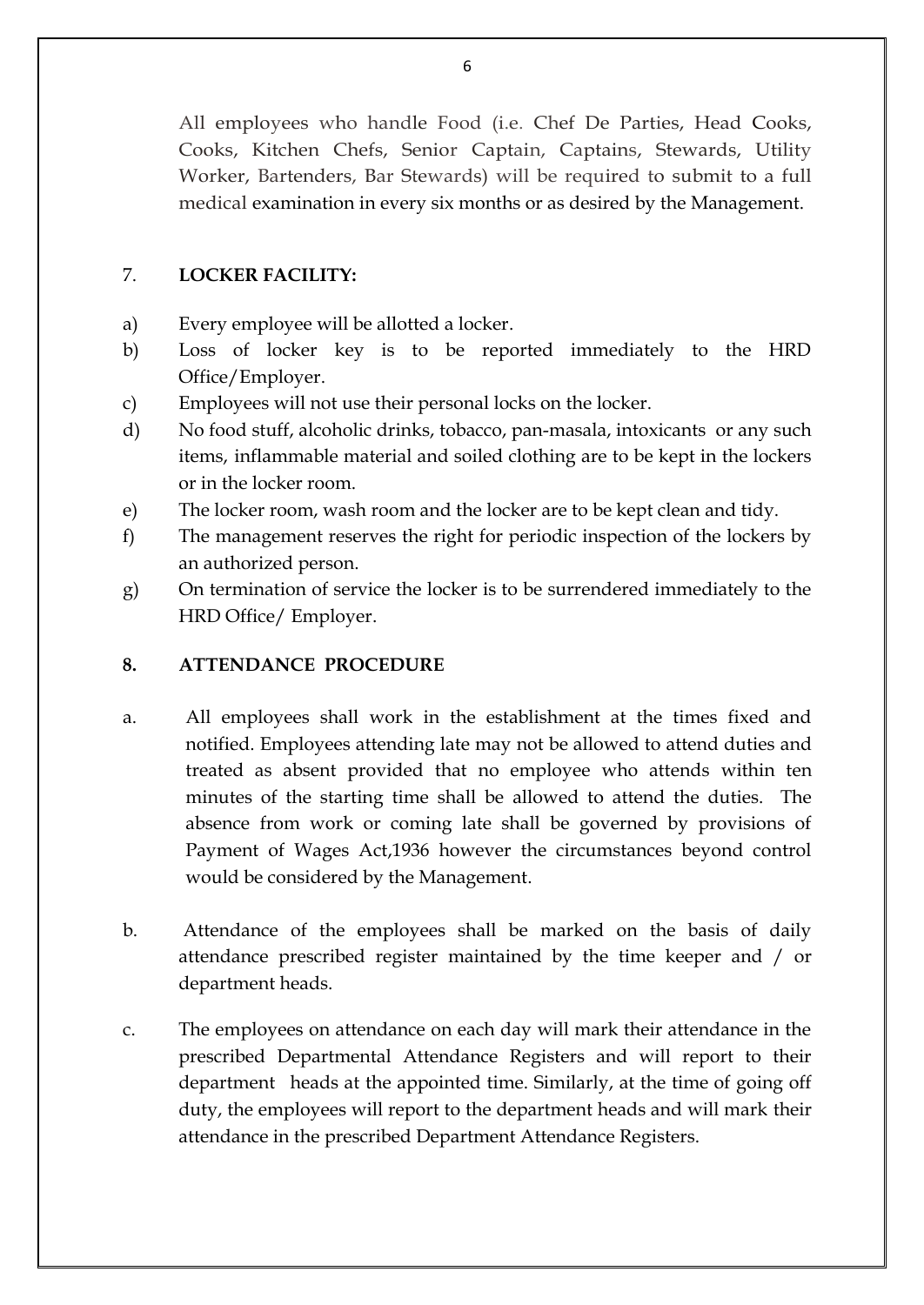- d. Similar procedure as specified in sub clause (c) above will be followed when the employees go out for their break or rest interval or when they leave or rejoin the duty for whatsoever reasons.
- e). If any employee is found absent from his appointed place of work during working hours without permission, he shall be liable to be treated as absent for the whole day in case his absence commences before the first break
- f. In case of employees attending late or treated as absent under sub clause (e) of the above, their wages are liable to be deducted as per provisions contained in the payment of Wages Act, 1936.
- g. Every employee at the start of his duty / shift must be present in uniform (if prescribed and provided by the employer) at his appointed place of duty and will not leave at the end of his duty / shift unless he hands over charge of work properly to his relieving employee. The shift working shall be regulated as per applicable labour laws.

### **9. LEAVE PROCEDURE**

- **A)** Maternity benefits and maternity leave shall be regulated as per provisions of the Maternity Benefit Act, 1961 or other applicable labour laws or better provisions may be made as per service conditions and settlement regarding leaves and holidays.
- **B)** (i) A workman may be granted leave without pay for a total period of one month during the calendar year. Grant of such leave shall depend on the requirements of the department in which he/she is employed and on well founded reasons. However, in the case of sickness, if the total period of such leave granted to a worker exceeds one month in any calendar year, the manager may extend it beyond one month depending on the merits of the case. Further for granting of such leave, exigencies of employee shall also be considered along with discretion of the management, Further where the ESI Act, 1948 is applicable, the period of sickness is accordingly regulated as per relevant provisions and rules framed thereunder.

(ii) An application for sick leave extending more than 3 days shall be accompanied by a medical certificate signed by the Medical Practitioner in the absence of the Medical Officer of the Establishment or of the Employees'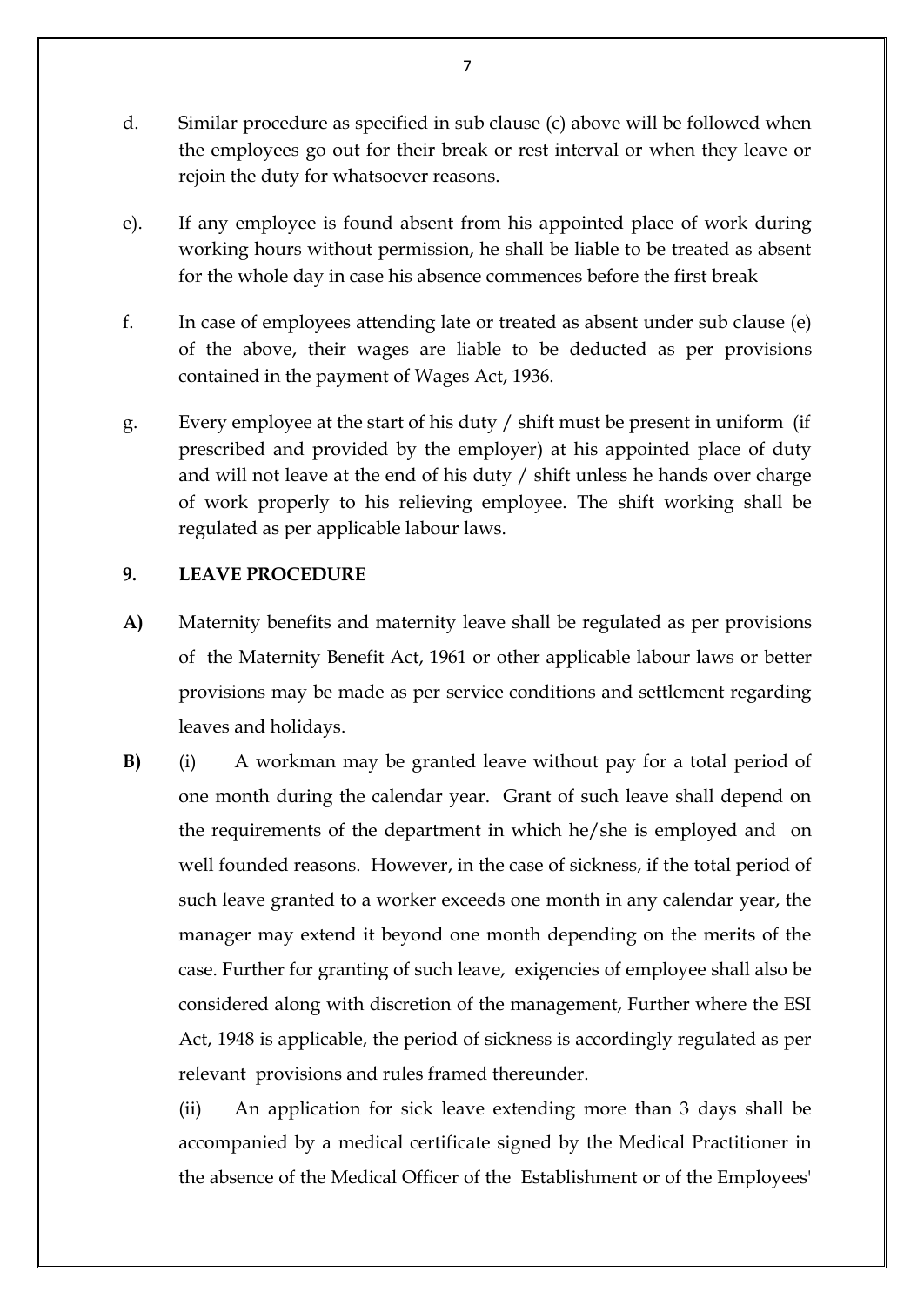State Insurance Corporation; but in case the worker happens to be outside the place, by a certificate issued by a Registered Medical Practitioner or Govt. Medical Officer.

- **C)** Any workman, who desires to obtain leave of absence without pay for any cause, shall apply in writing to the Departmental Head, ordinarily one week before commencement of the leave applied for. It shall be the duty of the Departmental Head to pass orders on the application within 3 days of its receipt. If the leave applied for is of urgent nature, i.e., to commence on the date of the application, shall be dealt with without delay. If the leave asked for is granted, the grant of such leave shall be recorded on the application, attendance card and a leave pass will be issued to the worker. If, however, the leave is refused or postponed, the fact of such refusal or postponement shall be expressed and explained in writing. However the condition of one week advance will not be applicable in case of sickness and in case any unforeseen circumstances.
- **D)** If a worker, after proceeding on leave, desires an extension thereof, he/she shall make an application in writing for the purpose, to the authority granting leave, having sufficient time for the reply to reach him before the expiry of the leave already granted. A written reply either of the grant or refusal of extension of leave shall be sent to the workman through ordinary post as well as registered post or through courier, on the address supplied by him/her, otherwise on the address already given in the records of the establishment if his/her application is received before the expiry of the leave originally granted to him/her. It shall be at the discretion of the management to grant or refuse such extension keeping in view the merits of the case.

### **10. OVERSTAY**

- A) If the worker remains absent beyond the period of leave originally granted or subsequently extended, he/she shall lose his/her lien on his/her employment unless:
	- i. He / She returns within 8 days of the expiry of leave: and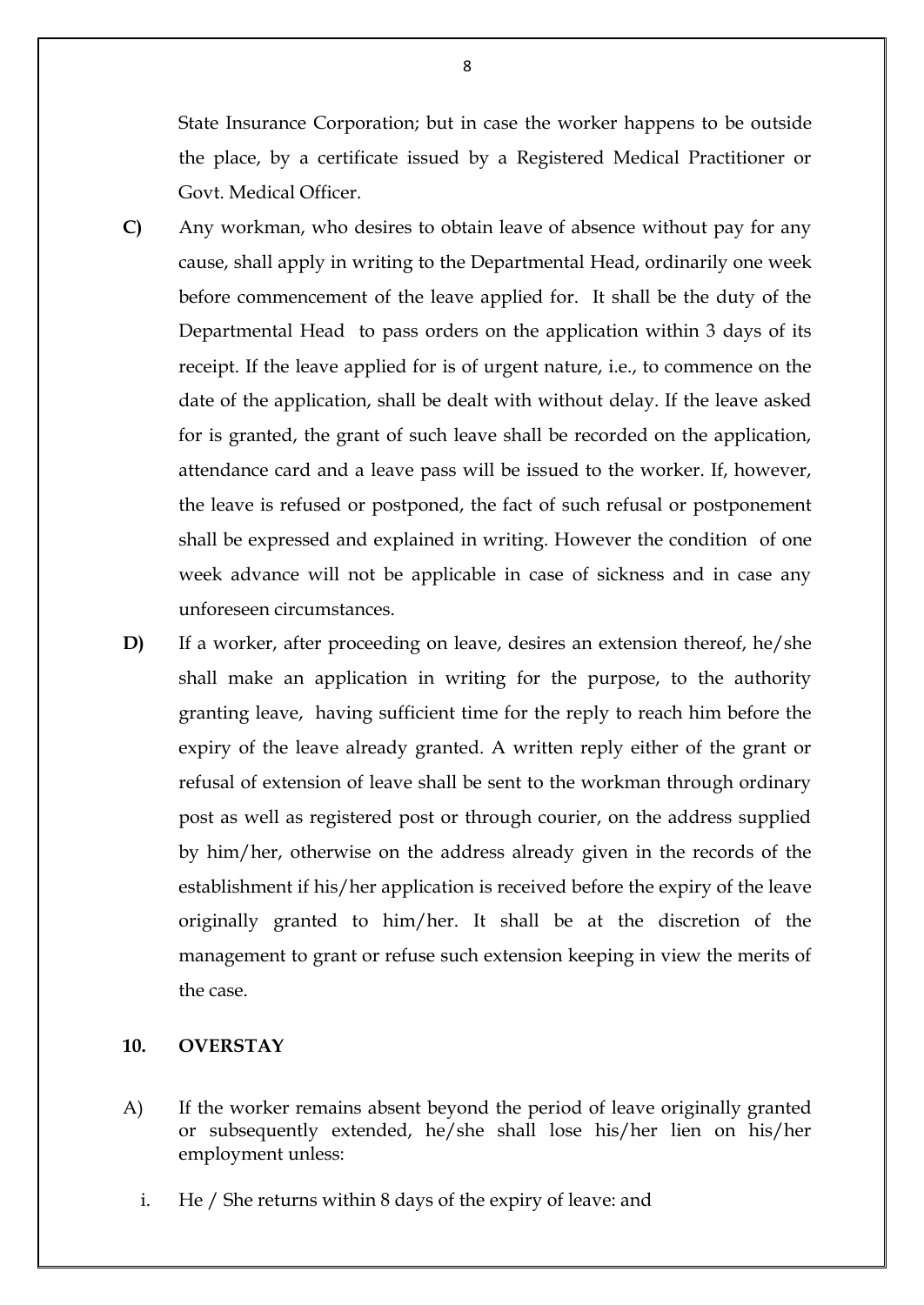- ii. Gives explanation to the satisfaction of the management of his inability to return in time and in such case, the management at its sole discretion keeping in view merits of each case, may allow continuation of his/her employment.
- B) A workmen not reporting for duty within 8 days of the expiry of his/her leave. The disciplinary action may be contemplated.
- C) If a workman is involved in a criminal case and unable to report for work on that account, his/her services are liable to be terminated after conducting disciplinary action.

# **11. DEDUCTIONS**

All the deductions from wages of workers shall be made in accordance with the provisions of Payment of Wages Act, 1936.

# **12. HOLIDAYS**

The employees will be entitled for the following holidays or the Holidays as settled in any settlement the Management and Employees every year with full wages in consonance with legal provisions or better settlement.

- a. Republic Day.
- b. Holi.
- c. Independence Day.
- d. Birthday of Mahatma Gandhi.
- e. Diwali.
- f. Dussehra.
- g. Himachal Day
- h. Vishkarma Day.

If an employee is required to work on any holiday on account of continuous process, essential services then he shall be paid additional wages for the work done as per provisions contained in H.P. Shops and Commercial Establishments Act, 1969 or The Minimum Wages Act, 1948.

# **13. ENTRY AND EXIT**

No employee shall enter or leave the premises of the establishment and the department except by the gate(s) appointed for the purpose.

# **14. LIABILITY TO SEARCH**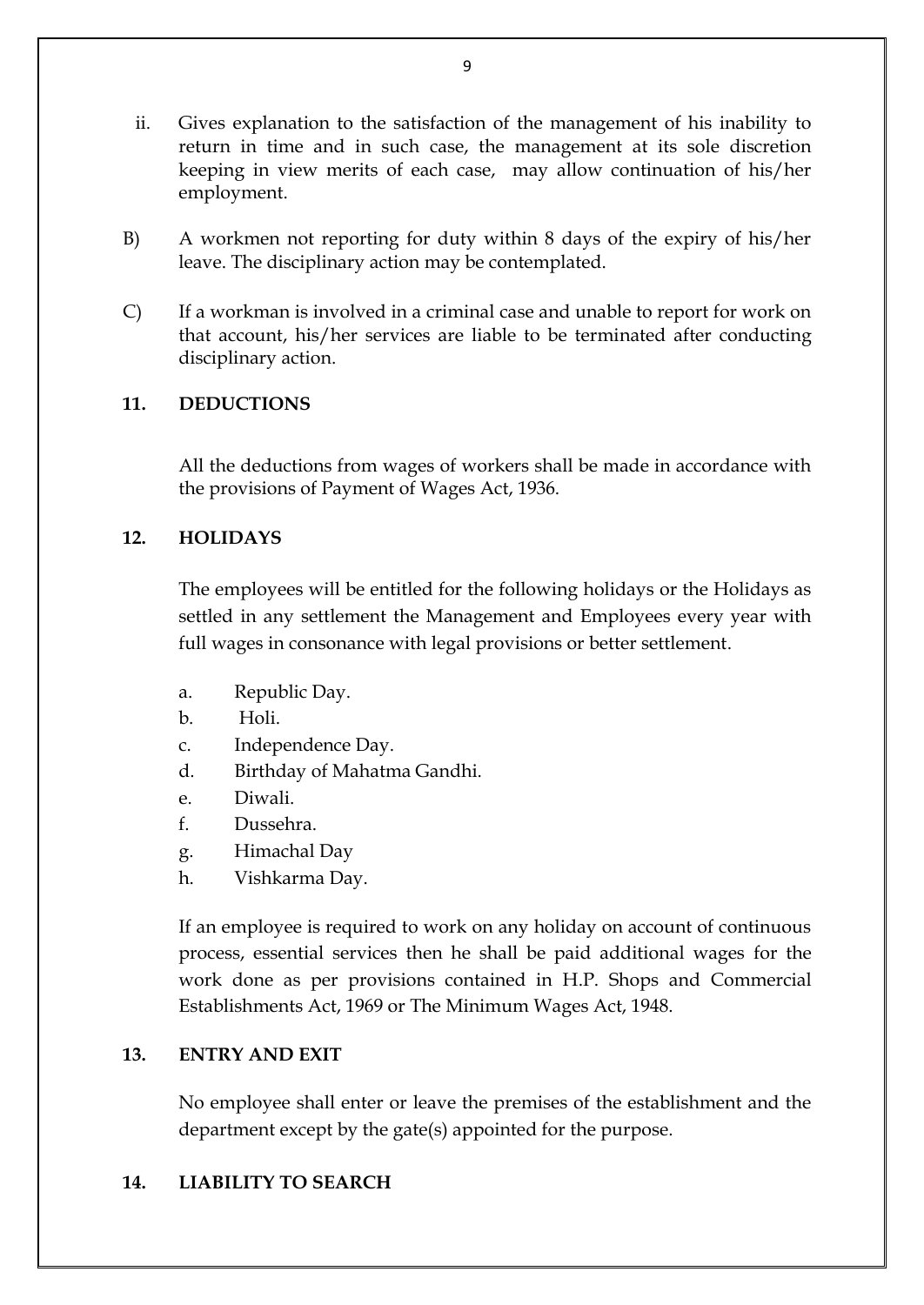- a) All the employees including female employees shall surrender articles or things in their possession for examination by the Watch and Ward staff of the undertaking or by any other person appointed for this purpose but the female employees will only be searched by female searchers and male employees by the male searchers.
- b) 'Outgoing Package" or articles being carried out after duty or any time must bear the signature of the respective Heads of Department but they will still be open for inspection by the Watch and Ward staff. No Hotel property may be taken from the premises without the specific authorization of the General Manager.

# **15. SHIFT WORKING.**

More than one shift may be worked in a department or departments or any section or sections of the department of the establishment at the discretion of the Management which would be regulated as per legal provisions. Every employee shall be liable to be rotated from one shift to another whether day or night. Employees shall not change inter-se without orders and written permission from the Management. The management in its discretion may rotate duties of all employees including permanent and temporary employee in the interest of the business of the Hotel.

Whenever a shift is discontinued, notice of twenty one days shall be given.

If, as a result of the discontinuance of any shift, any employee is likely to be discharged, he shall be discharged keeping in view the provision of Industrial Disputes Act, 1947.

Whenever a shift is re-started or whenever working hours of the shift are altered, the re-employment shall also be regulated as per provisions of the Industrial Disputes Act, 1947.

Shift working will be so arranged that no workman is employed in the night shift for more than seven days at a time after which he will be transferred to the day shift for a period not less than the period for which he has worked in the night shift.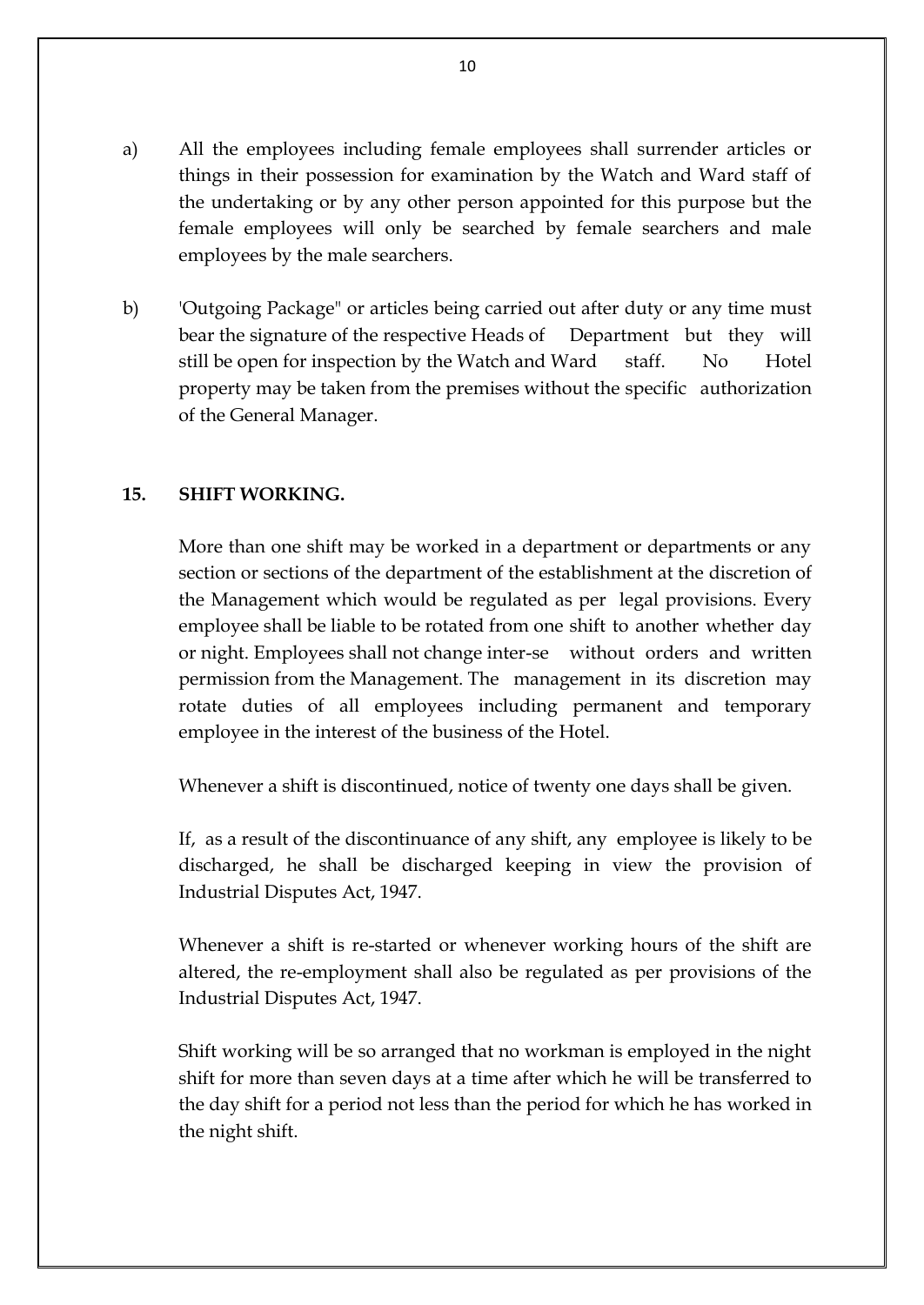# **16. LAY-OFF RETRENCHMENT, CLOSURE OR STOPPAGE OF WORK AND TRANFER OF ESTBALISHMENT ETC.**

The Lay-Off, Retrenchment, Closure, Stoppage of Work and Transfer of Establishment shall be as per provisions of the Industrial Disputes Act, 1947.

# **17. UNIFORM**

All uniforms, shoes, etc., provided by the management to the employee shall be used exclusively for the purpose and discharge of duties of Hotel and on no account to be used for private purpose or while off duty. Before leaving the services of the management, the employee shall return to the Hotel management any articles, uniforms, lockers, key etc., which may have been issued to him/her by the management for use during employment. In case of his/her failure to do so, the management may recover the reasonable and appropriate value of the articles by deduction from salary after giving reasonable opportunity of explanation.

# **18. OVERTIME**

The overtime work will be performed and extra wages on account of over time shall be paid as per provisions of applicable labour laws.

# **19. FIDELITY AND SECURITY BOND.**

In case of loss on account shortage of cash and loss of property, the employer shall have right to recover the same from such employee, after giving proper opportunity and conducting enquiry/ disciplinary proceedings.

# **20. DUTY HOURS.**

The period, hours of work of each category of employee and shift will be fixed by the Manager or by the respective Departmental Head for their departments, as per relevant provisions of labour laws.

# **21. TERMINATION AND RETIREMENT**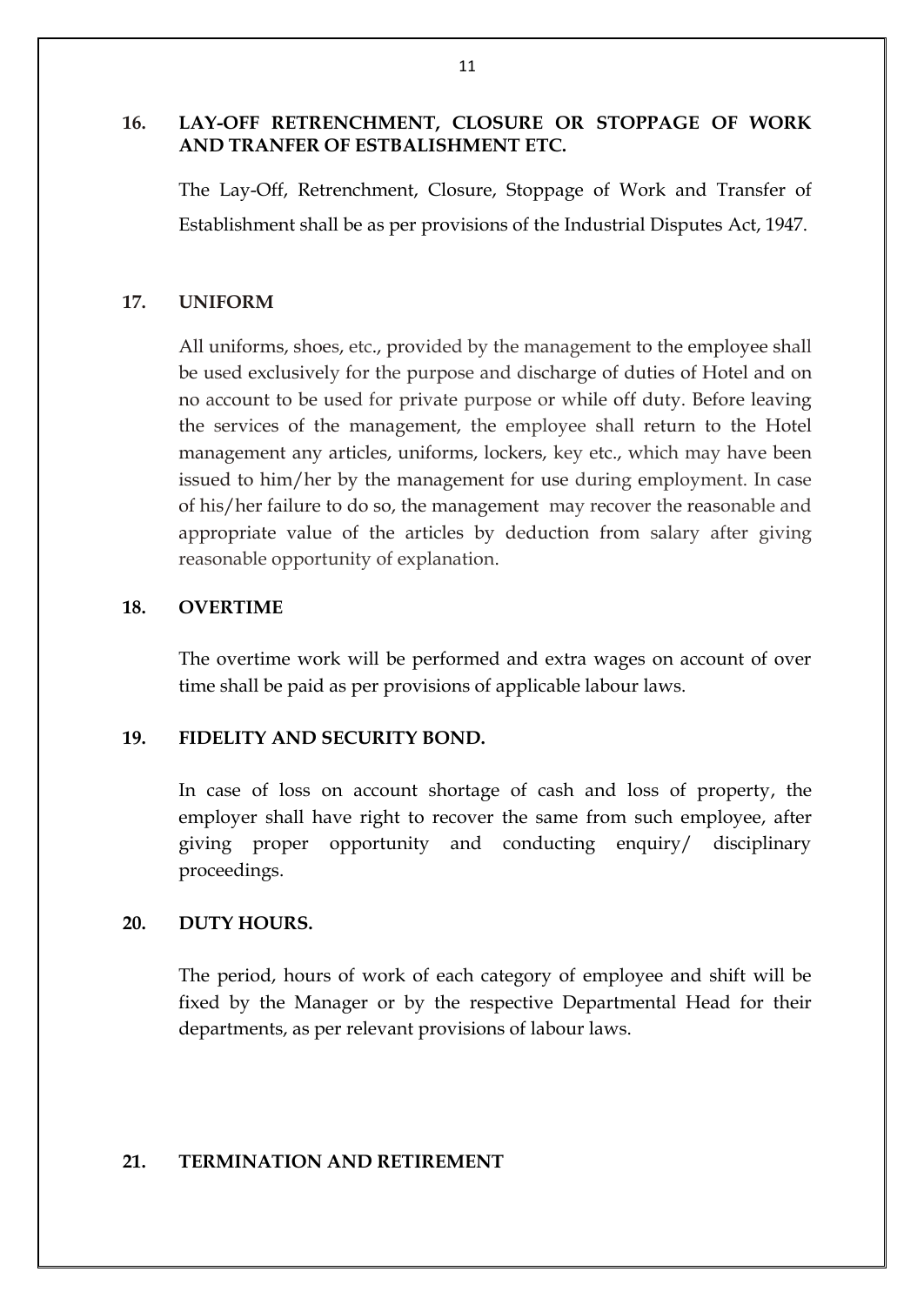When the employment of a permanent employee is to be terminated, he shall be given one month's. notice or shall be paid wages for one month in lieu of notice as per the provisions of labour laws. The retirement shall be governed by rule 3 of the Industrial Employment (Standing Order) Himachal Pradesh Rules 1973 and amended rules of 1991. Superannuation benefits shall be regulated as per labour laws and the management at its discretion re-employee an employee who has retired after attaining age of superannuation on the terms and conditions as decided by the employer and accepted by the employee but the terms and conditions shall not be contrary to labour laws.

An employee who leaves service or retire or is discharged shall be given a service certificate.

### **22. GENERAL**

Every employee of the Hotel shall at all time:

- (a) Maintain absolute integrity.
- (b) Maintain devotion to duty.
- (c) Do nothing which is unbecoming of an employee of the Hotel.

# **23. MISCONDUCT**

# **(A) Minor misconducts:**

- i. Late or irregular attendance.
- ii. Absence from duty without leave and without sufficient justification for any period less than 10 days.
- iii. Overstaying sectioned leave without sufficient justification for any period or more than 10 days.
- iv. Neglecting work or negligence in the performance of duties.
- v. Sleeping, napping/dozing during working hours.
- vi. Refusal to work on a job or assignment of similar nature without giving adequate reasons for the same.
- vii. Holding a meeting inside the premises of the establishment without the previous permission of the manager or except as permitted by law.
- viii. Failure to show consideration or attention to officers, customers or other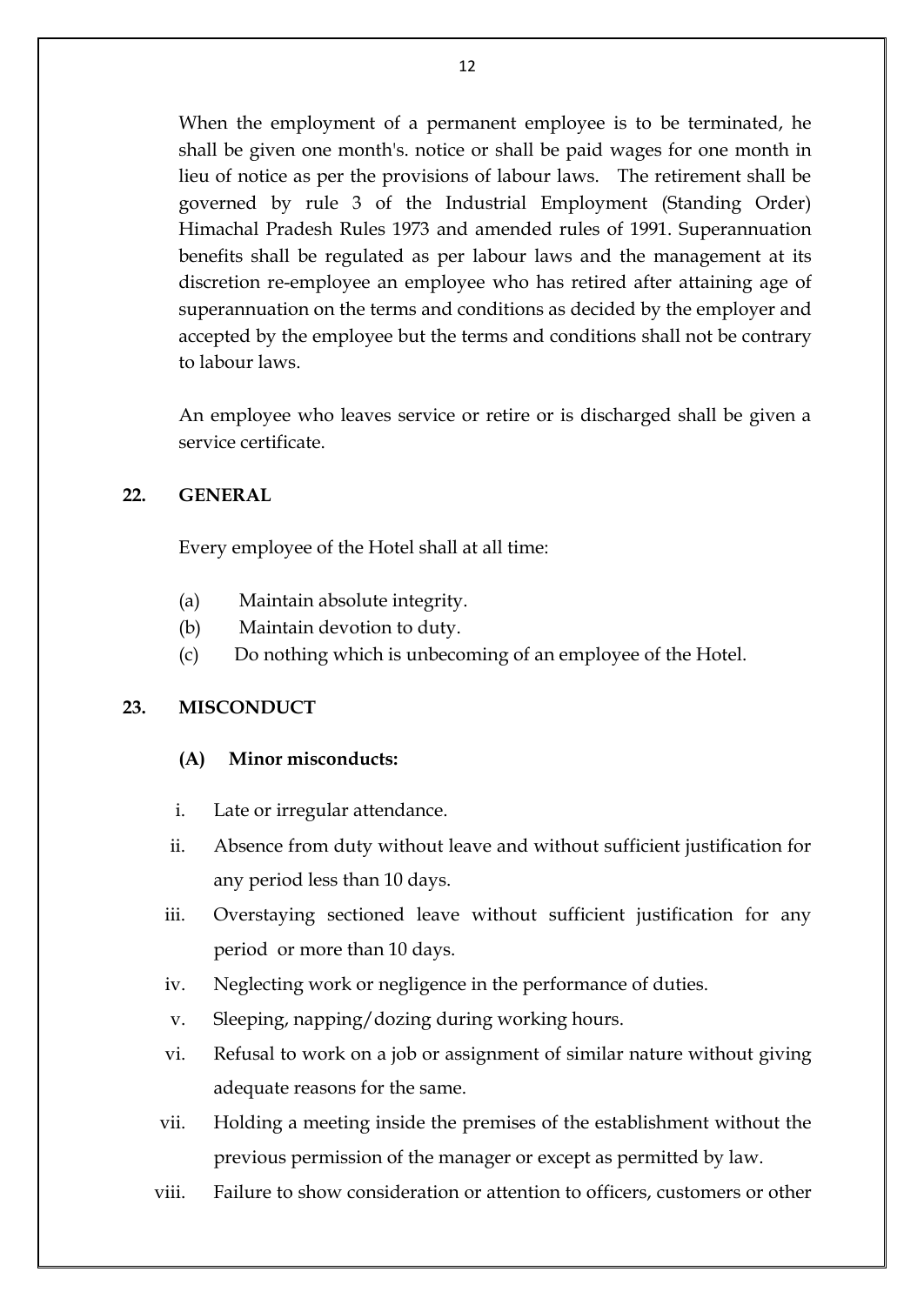employees of the establishment or unseemly behaviors during the course of duties.

- ix. Borrowing money from a subordinate.
- x. Refusal to undergo training in first aid, fire fighting and air raid precautions without any cogent reasons.
- xi. Refusal to receive official communication.

### **(B) Major Misconducts:**

Without prejudice to the general meaning of the term "Misconduct" it shall deem and mean, of all acts of misconducts and other acts of omission specified herein below:-

- 1. Insubordination and or refusal to work or disobedience whether alone or with others, of any lawful and reasonable orders of superiors including the order which the manager may issue under these standing orders from time to time.
- 2. Theft, fraud or dishonesty in connection with the company business or property of another person's or employee on the premises of the establishing or unauthorized retention of any property or quarter of the company.
- 3. Breach of any standing order or any law applicable to the establishment or any rules made there under.
- 4. Soliciting or collecting contribution for any purpose whatever including union dues or subscription or canvassing union membership at any time in the establishment without the written permission of the manager.
- 5. Engaging in trade including money lending or borrowing within the premises of the establishment.
- 6. Riotous, disorderly or incident behaviors or wrong fully interfering with the work of other employees or any improper Act, with in the establishment premises or inciting violence.
- 7. Damage whether willful or due irresponsible action or negligence to any plant, machinery of work in process or to any property of establishment.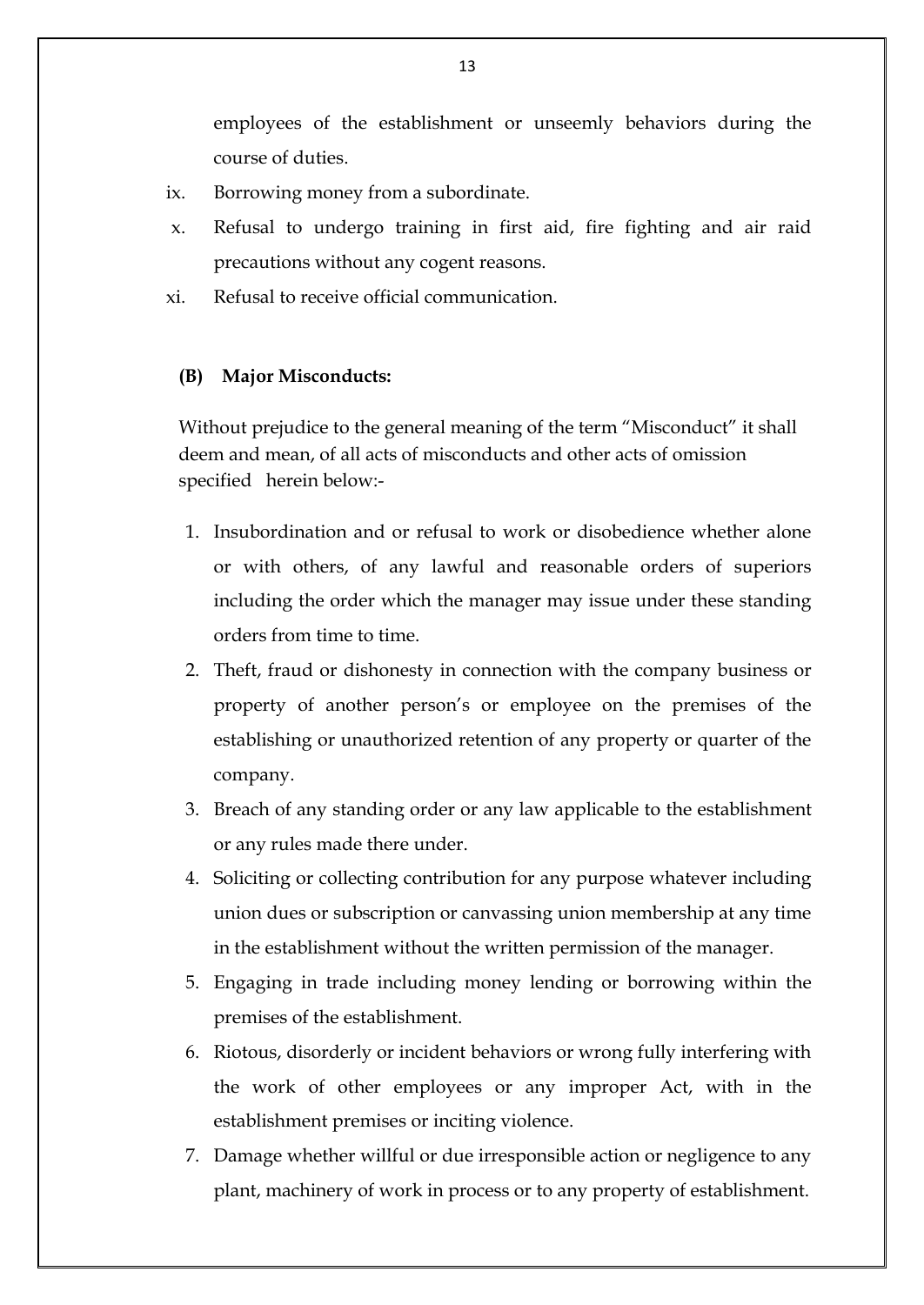- 8. Disclosing to any unauthorized person any information in regard to the process or relating to business of the establishment which may come to possession of a workman during the course of his employment.
- 9. Distributing or exhibiting or causing to distribute or exhibit hand bill, pamphlet, posters and/ or other things or causing to be displaying by mean of signature or writing or other visible representations of any matter with-in factory premise without previous sanction of the manager in writing.
- 10. Taking or smuggling or being found in possession of any lethal weapon in toxicants, explosive material etc. in the establishment.
- 11. Doing private, personal or union work within the establishment without the previous permission of the manager.
- 12. Willful falsification, defacement or destruction of records of the establishment.
- 13. Allowing an unauthorized person to operate his machine and operating or attempting to operate or use of any machine without specific permission or use of any machine without specific permission or instructions of the in-charge.
- 14. Operating or attempting to operate or use of any machine without specific permission or instructions of the Incharge.
- 15. Blocking or obstruction the gate or gates of the establishment factory or office, subject to the provisions of the Industrial Disputes Act, 1947.
- 16. Hunger strike with factory premises, go slow, dharna, stay in strike or to tool down for any reason whatsoever, subject to the previsions of the industrial Disputes Act, 1947.
- 17. Habitual late attendance.
- 18. Smoking at workshop floor and at place where smoking is prohibited.
- 19. Willful or deliberate or intentional or knowingly slowing down of production or inciting other to slow down, subject to the provisions of the industrial Disputes Act,1947.
- 20. Conviction by a court of law for any offence involving moral turpitude.
- 21. Threatening, intimidating, insulting, abusing, using abusive language or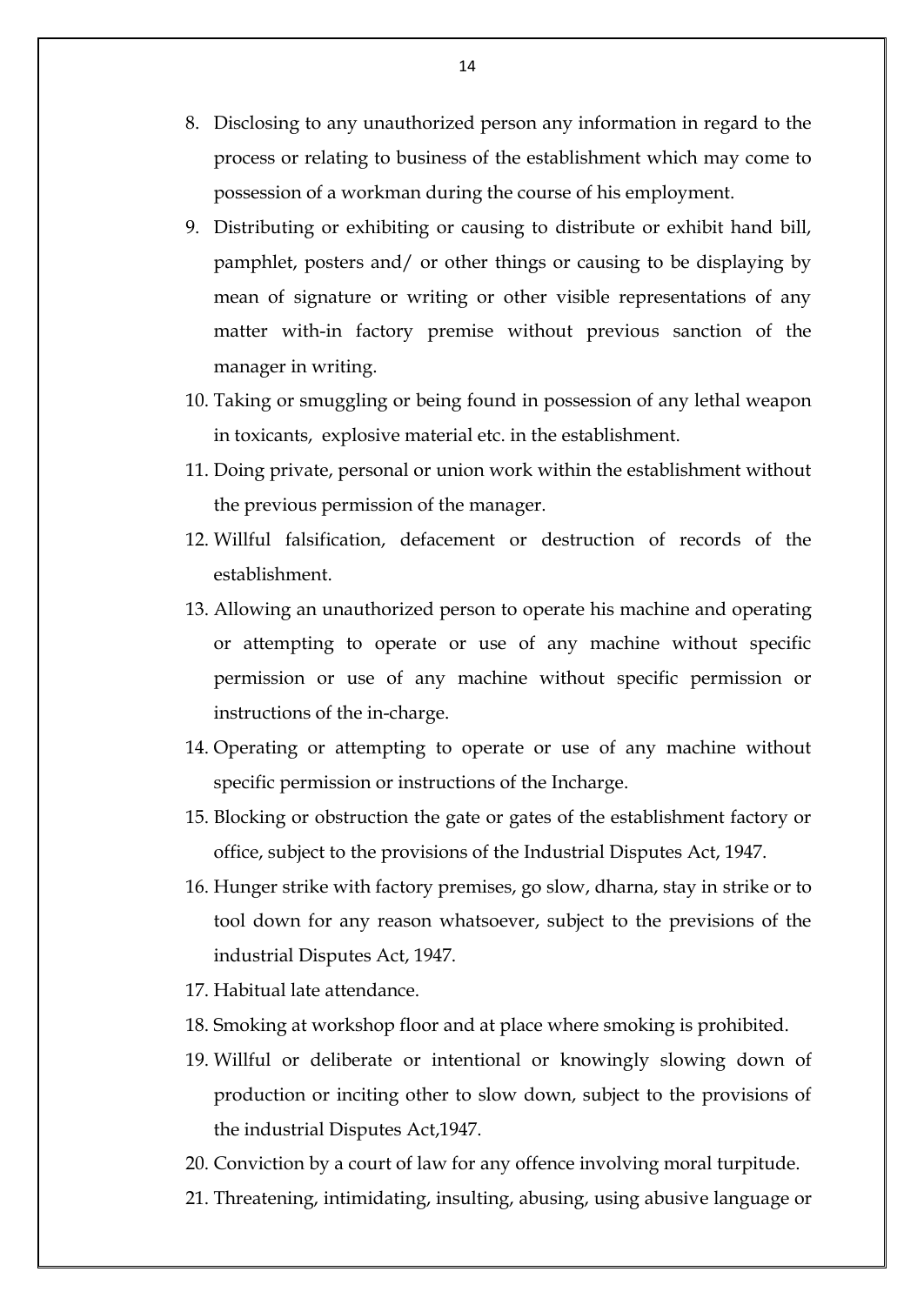assaulting any superior or co-worker in connection with the establishment business, either inside or outside the factory.

- 22. Tampering with any safety devices installed in the establishment or not following the given instructions pertaining to safety or refusal to use safety apparatus/equipment provided by the management.
- 23. Drunkenness or intoxication or gambling during the course of duties.
- 24. Willful absent from duty or making application for leave on false grounds.
- 25. Unauthorized occupation or use of company quarter, telephone, conveyance or other property.
- 26. Sexual harassment which includes such un-welcome sexual determined behavior (whether directly or by implication) as-
	- I. Physical contact and advances; or
	- II. Demand or request for sexual favours; or
	- III. Sexually coloured remarks; or
	- IV. Showing pornography ; or
	- V. Any other un-welcome physical, verbal or non-verbal conduct of sexual nature.

26-A Provided that where there is a complaint of sexual harassment within the meaning of above sub-clause (24.26), the Complaints Committee constituted under sub-paragraph (24.26-B) in each establishment for inquiring into such complaints, shall deemed to be inquiring authority appointed by the employer for the purpose of these rules. The complaint committee shall hold the inquiry, unless separate procedure has been prescribed for the complaints committee for holding such inquiry into the complaints of procedure laid down in these rules.

(23.26B) the complaints committee shall consist of –

- a) A chairperson who shall be a woman;
- b) Two members representing non- government organization (NGO) or any other body which is familiar with the issue of sexual harassment or nominees of the National or State Human Rights Commission or the National or State Commission for woman familiar with the issue of sexual harassment, To be nominated by the employer:

Provided one of the two members of the Complaints Committee shall be a woman.

(23.26C) The complaints Committee shall make and submit every year an annual report, to the appropriate Government, of the complaints and action taken.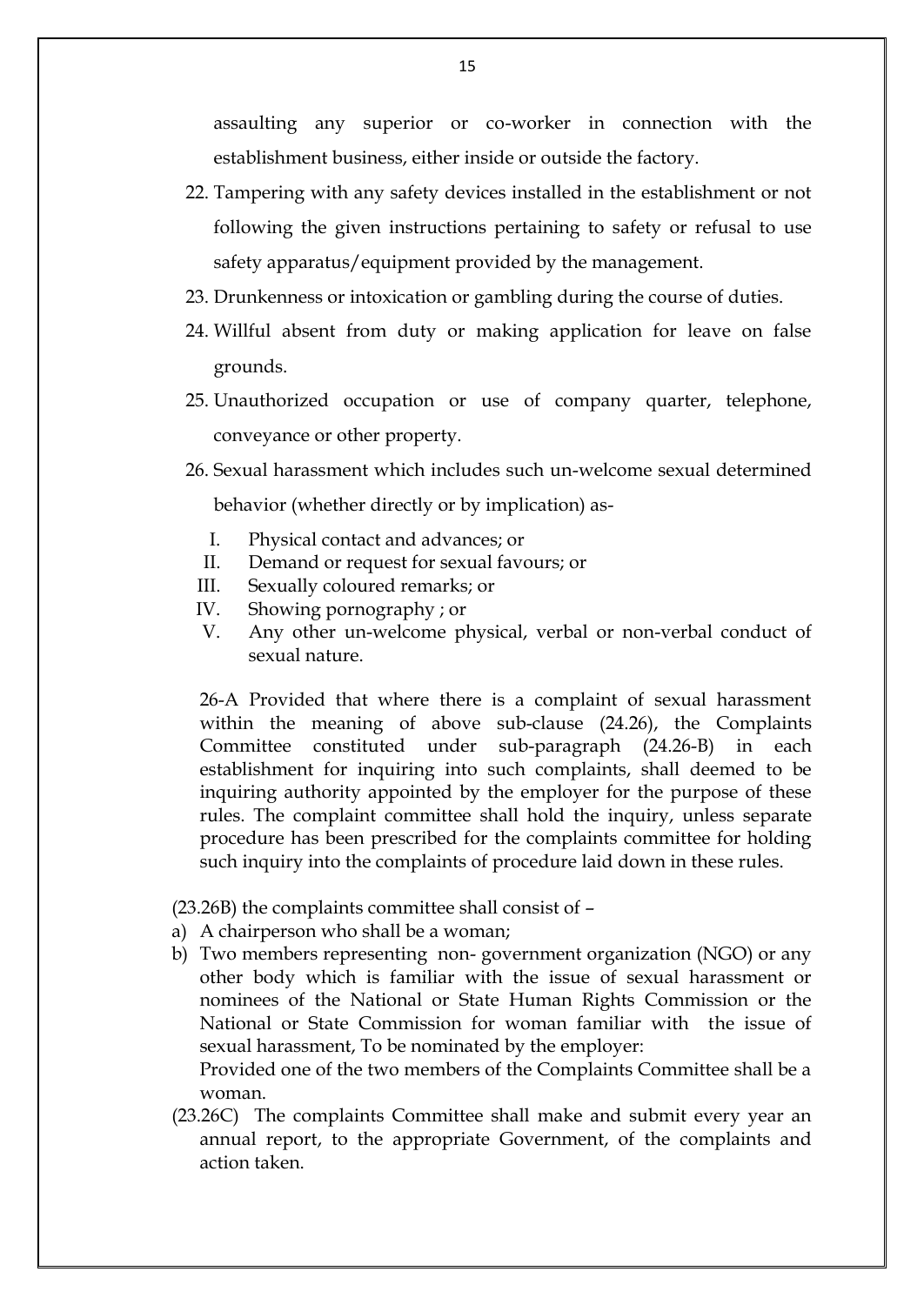(23.26D) The employers or their agents shall report, to the appropriate Government, on the compliance of the guidelines issued by the Central Government in pursuance of the directions of the Supreme Court in Writ Petition (Criminal) Nos. 666-670 of 1992(Vishakha V. State of Rajasthan and Others) including on the reports of the Complaints Committee.

### **24. PROCEDURE FOR ENQUIRY**

## **I) PROCEDURE FOR AWARDING PENALITIES FOR ACTS OF MINOR MISCONDUCT:**

Where an allegation of a minor misconduct is alleged against a workman, he shall be called upon to explain his position. He shall be given one week's time to submit his explanation. The Manager shall, after considering the reply received from the workman and taking into account the gravity of circumstances that may exist, decide whether the workman deserves any punishment and if so, pass orders accordingly. The management may, in special circumstances, hold an inquiry into the allegations after serving him with a proper charge-sheet and following the procedure as per these rules. The worker may appeal against the order so passed to the higher authorities or take legal course of action.

### **II). PROCEURE FOR DEALING WITH CASES OF MAJOR MISCONDUCTS AND PUNISHMENT**

### A) **PUNISHMENTS**

Against a workman found guilty of any major misconduct, the following punishments can be awarded by the management after holding proper enquiry, taking into consideration the act(s) of misconduct (s) so proved:

- 1) Dismissal or discharge from service.
- 2) Break in service and loss of benefits of past service
- 3) Demotion to the next lower cadre.
- 4) Stopping or with-holding of increment and promotion for a period up to two years.
- 5) Warning, reprimand or censure.

### B). **PROCEDURE OF ENQUIRY AND PUNISHMENT FOR MAJOR MISCONDUCT:**

No order imposing any of the penalties specified in this rule shall be made except after an enquiry, in the manner provided in this rule:-

a) The employer or the manager or a person authorized by the employer or the manager shall give to concerned worker a charge sheet clearly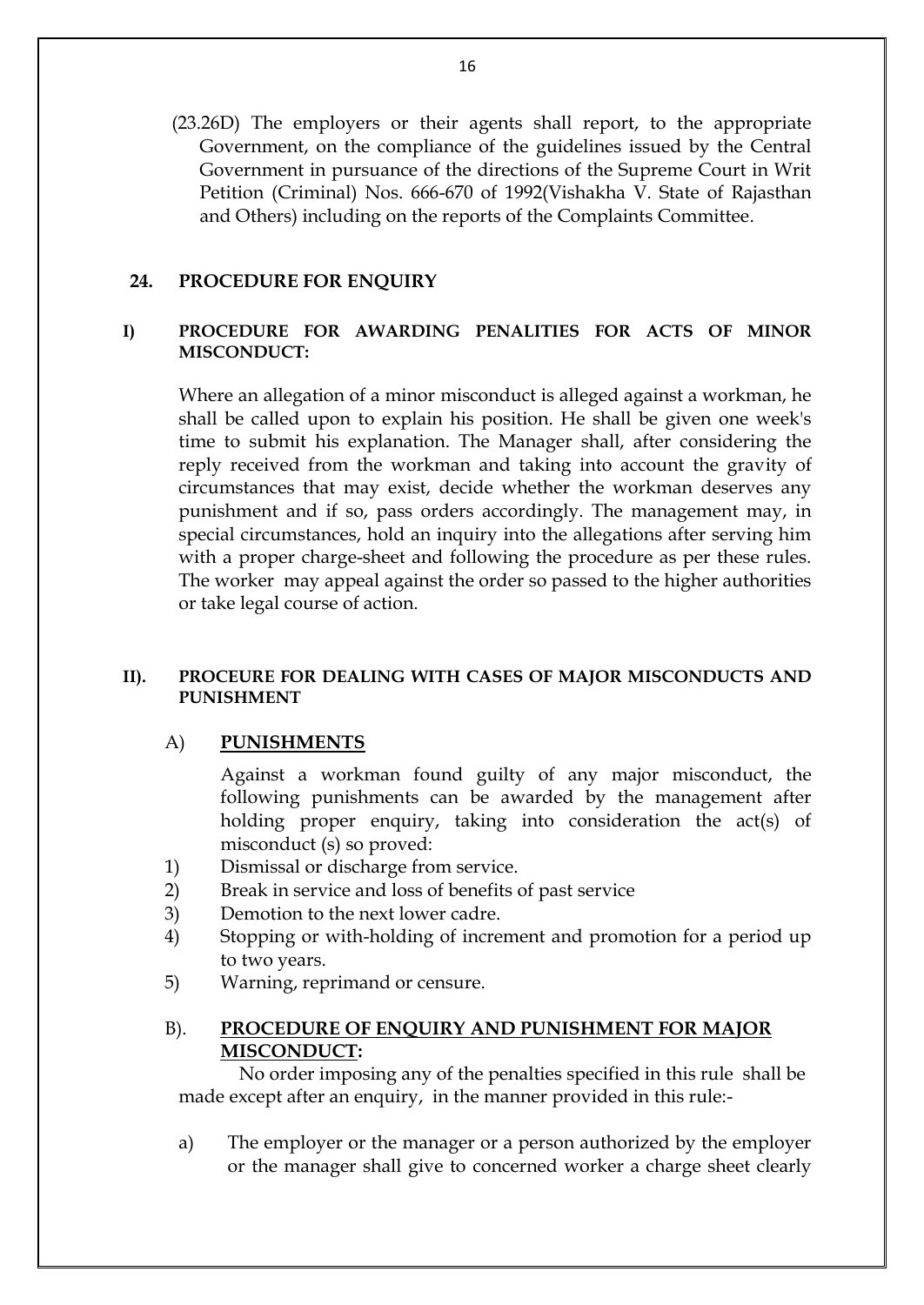setting forth the charges of misconduct and circumstances appearing against him and requiring his explanation.

b) The worker shall be given at least ten days for submitting his explanation.

Provided that such time may be extended for a maximum period of fifteen days after the expiry of 10 days, if cogent reason are advanced by the worker for seeking an extension.

- **Note:-** A show cause notice making details of the misconduct and requiring the explanation may be treated as charge sheet.
- c) In case the worker fails to submit his explanation within the prescribed time or extended time allowed to him or whether the explanation submitted by him is not found satisfactory, the employer or the manager or the person authorized by the employer or by the manager shall appoint a person to hold an enquiry and issue a notice containing the name of the enquiry officer, date time and place of enquiry. The enquiry officer may be from within or outside the establishment.

Provided:- That in case the workman admits in writing the charges leveled against him and the employer is satisfied that such an admission is voluntary, it shall be open to employer or the manager to award any one of the punishment provided in these rules without holding any inquiry.

- d) While holding the inquiry, first of all the evidence produced by the employer against the concerned worker shall be recorded and the accused worker shall be given full opportunity to cross examine the witness produced by the management against him. After that the detailed statement of the accused employee shall be recorded in respect of all the evidence in defense. In case he does not want to produce any evidence in defense, the inquiry officer shall record his statement to that effect. If he wants to produce evidence in defense, it shall be recorded. Defense witnesses may be cross examined by the management's representative.
- e) The inquiry officer may ask any question to the witnesses or the accused worker in the interest of justice;
- f) If the worker makes a request, the inquiry officer shall issue a written requisition to the employer to produce before him any documents or information in his custody, which is considered relevant or necessary for the purpose of the enquiry. The employer shall produce the documents or information unless production of the documents is prejudicial to the interest of the establishment.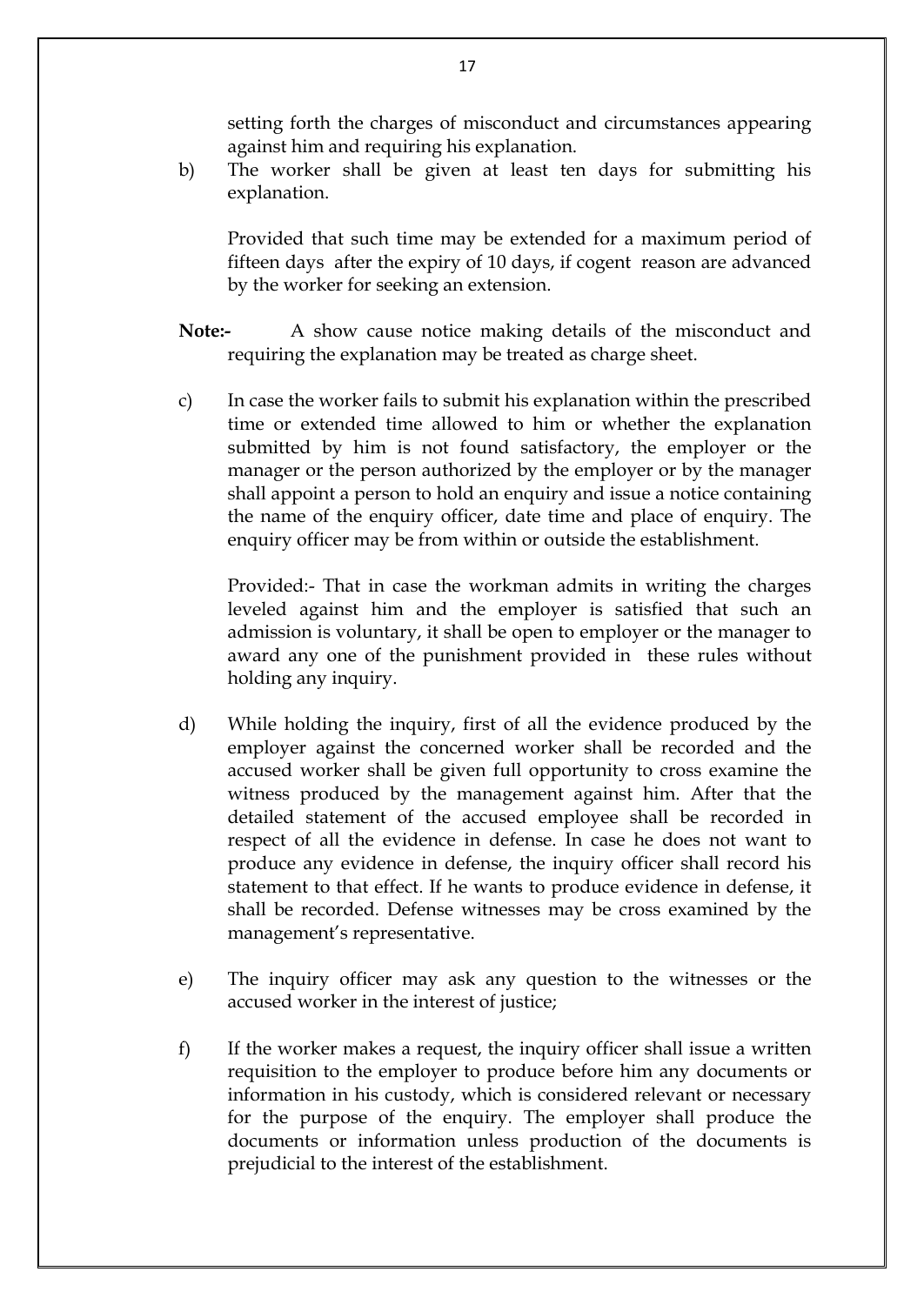- g) The concerned worker, if he makes a request, shall be furnished with the certified copies of the documents, statements and depositions sought to be relied on as evidence against him before he is called upon to make his submission to enquiry officer during the inquiry.
- h) The accused worker may mention any employee of the establishment as defense witness. The inquiry officer shall call him to give evidence unless for reasons to be recorded in writing, he considers his evidence to be irrelevant.
- i) During the inquiry proceedings the concerned worker shall be permitted to be assisted/ defended by a fellow worker who must be an employee of the establishment. The worker defending shall be given necessary time for the conduct of the inquiry. No outsider will be permitted to represent the workmen during inquiry proceedings.
- j) The inquiry officer shall on the conclusion of the inquiry, submit his report in writing giving his findings with reasons thereof to the authority, which had appointed the inquiry officer.
- k) In case the management decides to impose any of the major punishments on the accused employee on the basis of the finding of the inquiry officer it shall supply a copy of the report of the inquiry officer to the accused worker for his comments.
- l) If the reply given by the accused worker is not found to be satisfactory, the employer shall pass appropriate order of punishment against the worker. A copy of this order shall be given to the concerned worker immediately.
	- The worker may appeal against the order so passed to the higher authorities or take legal course of action.

**Note:-** Any notice, order, charge sheet or intimation under these orders which is meant for an individual worker shall ordinarily be in English **(or)** Hindi unless a specific written request is made by the concerned worker, to be provided in a language other than English. In case of an employee who is absent, such a notice shall be sent to him by registered notice with acknowledgement on his last known address as per office record.

### **25. SUSPENSION PENDING ENQUIRY**

A workman against whom any action is proposed to be taken may be suspended pending inquiry or for the periods, if any, given to him for submitting his explanation. The order of suspension will take effect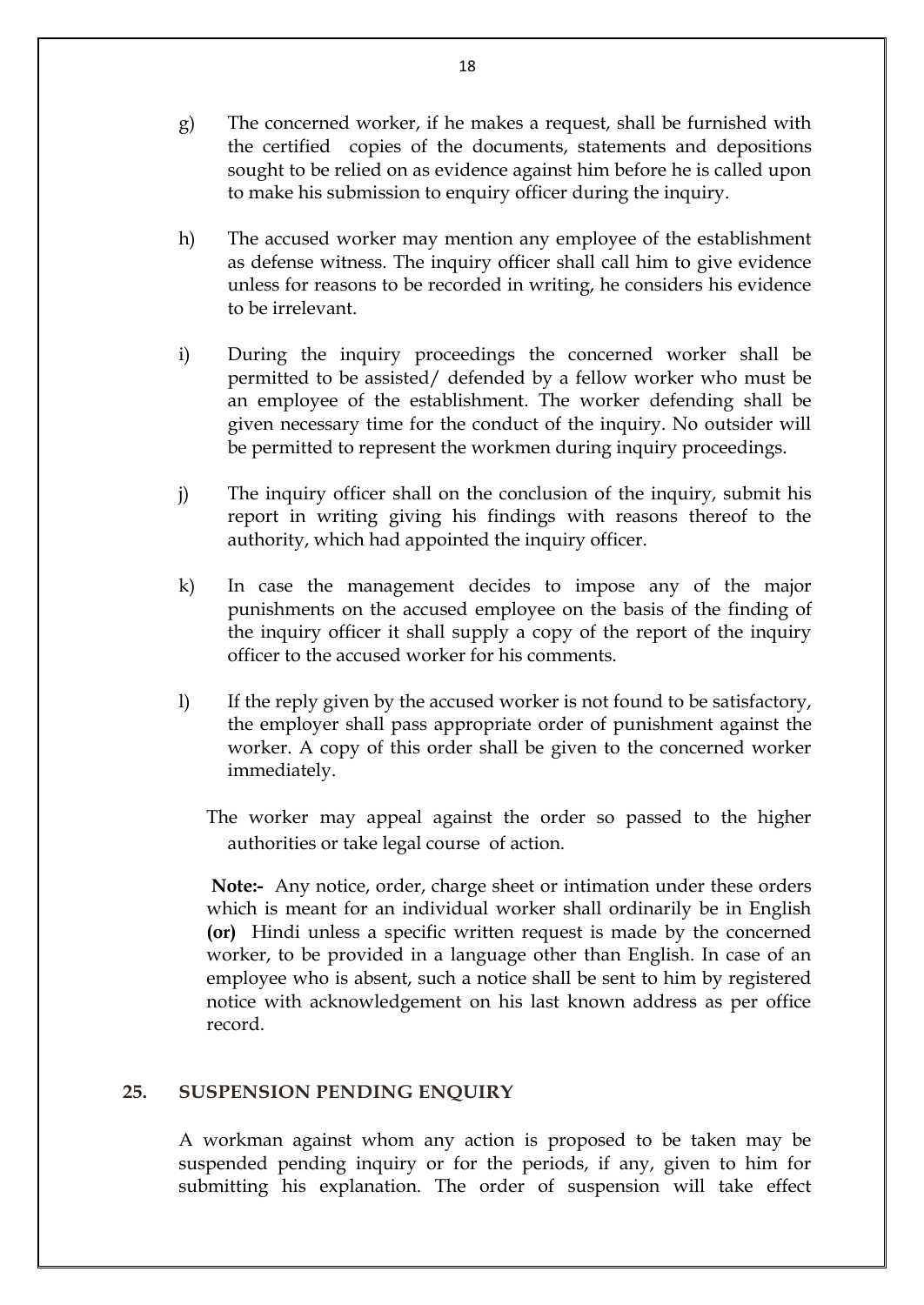immediately on its communication to the workman and it shall be formulated as per the provisions of Model Standing Orders.

1) Where the inquiry contemplated or pending is departmental, the subsistence allowance shall for the first 90 days from the date of suspension, be equal to half or 50% of the wages to which the workman would have been entitled to if he was on leave with wages. If it exceeds 90 days and gets prolonged unless the inquiry has been delayed because of default of the worker and worker continues to be suspended, the subsistence allowance shall for the period exceeding 90 days, be equal to  $\frac{3}{4}$ th or 75% of wages provided further that during the period of suspension, the management has the right to ask the concerned workman for marking his attendance every day at the appointed time and place so stipulated in the written orders issued to him and if the workman fails to do so, he shall not be entitled for suspension allowance.

- 2) If on the conclusion of the inquiry or of the criminal proceedings, the workman concerned is found guilty of the charges framed against him and it is considered that an order of dismissal or suspension or stoppage of annual increment or reduction in rank or any other punishment would meet the ends of justice, the management/manager shall pass an order accordingly.
- 3) If a workmen is found guilty under the above clause and it is considered that the period of suspension up to the conclusion of the enquiry is sufficient punishment, orders shall be passed to reinstate the workman treating the period of suspension as punishment without further payment for this period except the suspension allowance admissible under these standing orders.
- 4) If on the conclusion of the enquiry proceedings, the workman has been found not guilty of any charges framed against him, he shall be deemed to have been on duty during the period of suspension and shall be entitled to the same wages and other service benefits as he would have received if he had not been placed under suspension.
- 5) The payment of subsistence allowance under the standing orders shall be subject to the suspended workman concerned not taking up any employment anywhere else during the period of suspension and presenting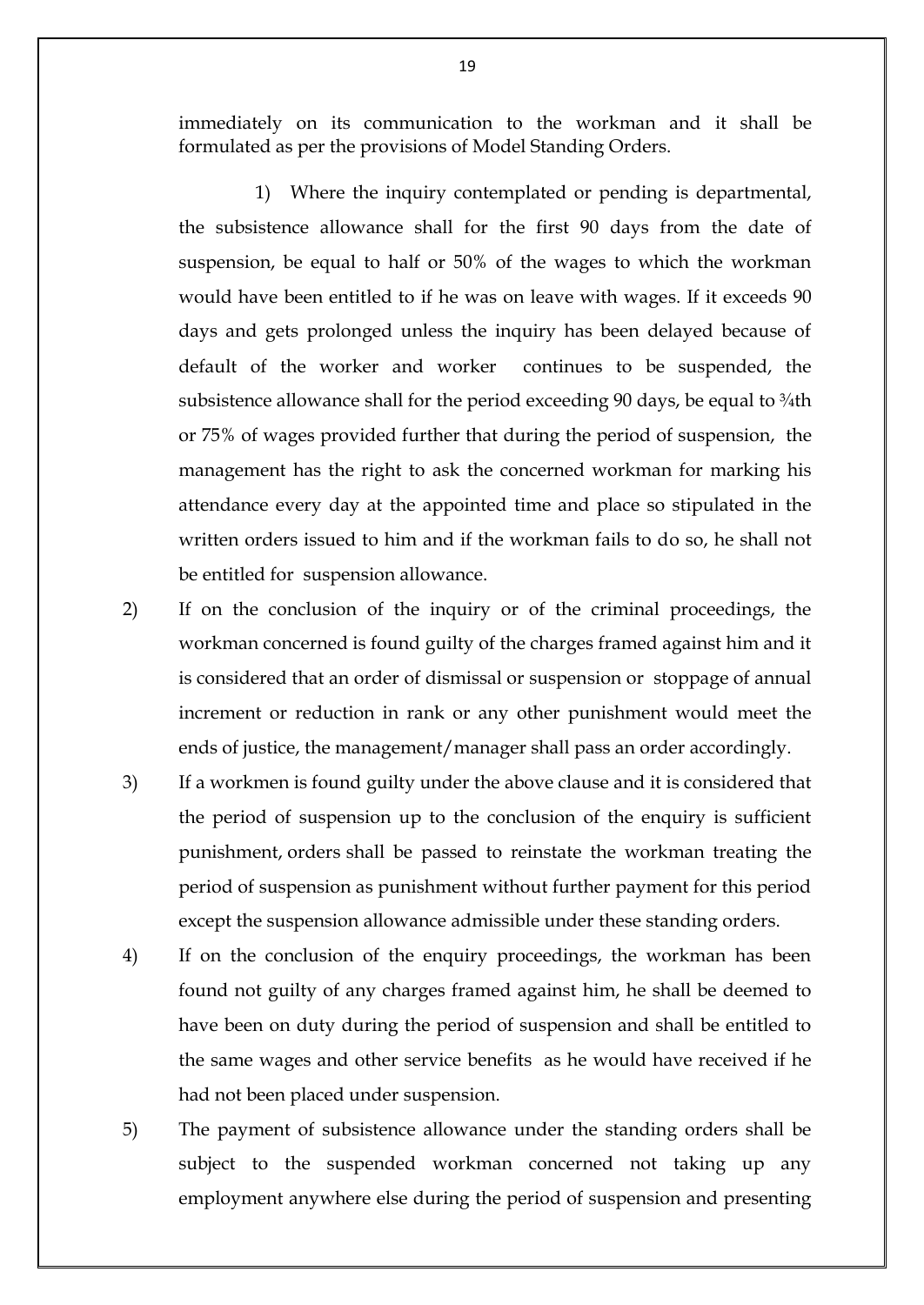himself on each working day at the entrance gate of the industrial establishment at the time specified in the suspension order by the Manager. The suspended workman shall accept all the communications addressed to him by the management.

- 6) In awarding any punishment under these standing orders, the management may take into account the gravity of the misconduct, the previous record, if any.
- 7) All orders of dismissal or any other punishment shall be made in writing by the manager.
- 8) A copy of the order passed by the management / manager shall be supplied to the workman concerned and it shall take effect from the date specified therein.
- 9) A workman dismissed for misconduct shall be paid his dues before the expiry of second working day, provided the worker has immediately delivered to the authorized person all the property or belongings of the management in his possession. The residential accommodation or other accommodation allotted to him, will be handed over to the management within 15 days.

### **26. SERVICE RECORD**

The service record shall be governed according to Model Standing Order and shall be maintained as per Form-I.

- a) Certification of Service-Every workman shall be entitled to a service certificate specifying the nature of work (designation) and the period of employment (indicating the days, months, years) at the time of discharge, termination, retirement or resignation from service.
- b) Residential address of workman- A workman shall communicate to the employer immediately on engagement the details of his  $\setminus$  residential address and thereafter promptly communicate to his employer any change of his residential address. In case the workman has not communicated to his employer the change in his residential address, his last address shall be treated by the employer as his residential address for sending any communication.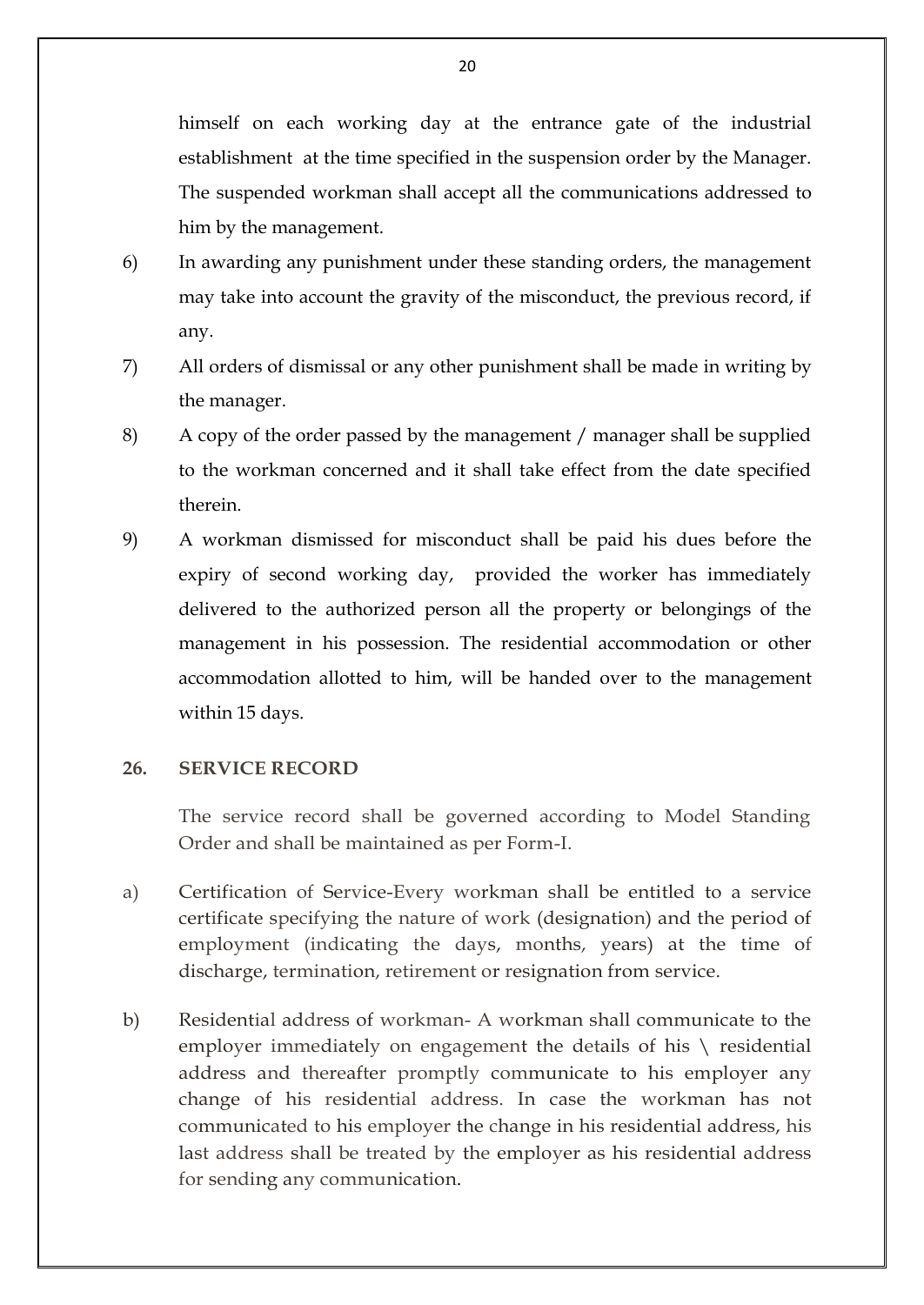- c) Record of Age- (a) Every workman shall indicate his exact date of birth to the employer or the officer authorized by him in this behalf at the time of entering the service of the establishment. The employer or the officer authorized by him in this behalf may, before the date of birth of a workman is entered in his service card require him to supply the following documents:-
- (i) His matriculation school leaving certificate granted by the Board of Secondary Education or similar educational authorities or head master of the school, or
- (ii) A certified copy of his date of birth as recorded in the register of a municipality or local authority of Panchayat or Register of Births; or
- (iii) In the absence of either of the aforesaid two categories of the certificates, the employer or the officer authorized by him in this behalf may require the workman to supply, a certificate from a Government Medical Officer indicating the probable age of the worker, provided the cost of obtaining such certificate is borne by the employer; or
- (iv) Where it is not practicable to obtain a certificate from a Government Medical Officer, an affidavit by the Workman as evidence in support of the date of birth given by him.
- (d) The date of birth of a workman, once entered in the service record of the establishment shall be the sole evidence of his age in relation to all matters pertaining to his services including fixation of the date of his retirement from the service of the establishment. All formalities regarding recording of the date of birth shall be finalized within three months from the date of appointment of a workman.
- (e) Cases where date of birth of any workman had already been decided on the date these rules come into force shall not to be reopened under these provisions.
- Note: Where exact date of birth is not available and the year or birth is only establishment then the 1<sup>st</sup> July of the said year shall be taken as the date of birth.

# **27. TRANSFER / OUTSTATION DUTIES:**

A) Workmen shall be liable to be transferred or sent on outstation duty in connection with any work or business of the employer for such period as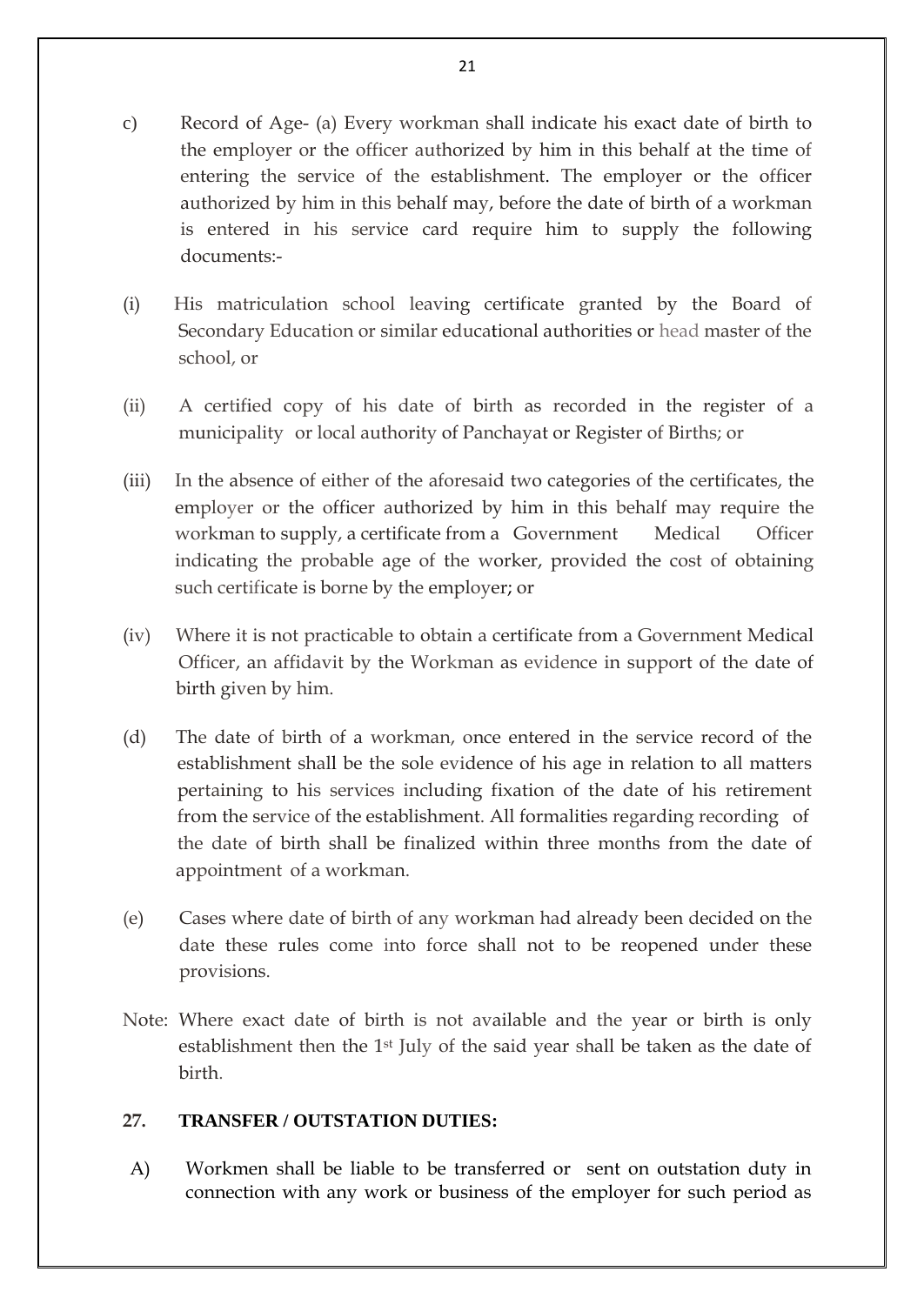may be considered necessary.

- B) The interests of the establishment will be inconsonance with the interest of the workers, whenever transfer is warranted it will be done on well founded reasons and as far as possible the consent of the worker may also be obtained. Such transfers or outstation duties shall not adversely affect service conditions, wages and other monetary benefits of the worker and such transfer/out-station duties shall be under the same employer.
- C) The quantum of expenses will be in consonance with the expenditure likely to be incurred and reasonable amount of advance money will be paid. An advance notice of 48 hours will be given while deputing on out station duty and in case of transfer such order will be made 10 days in advance.

#### **28. MEDICAL AID IN CASE OF ACCIDENTS**

Where a workman meets with an accident during the course of his duties or arising out of his employment, the employer shall at the employer's expense, make satisfactory arrangements for immediate and necessary medical aid to the injured workman, and shall arrange for his further treatment, if considered necessary by the doctor attending on him. Whenever the workman is entitled for treatment and benefits under the Employment State Insurance Act, 1948 or the Workman's Compensation Act, 1923 the employer shall arrange for the treatment and compensation accordingly.

#### **29. SECRECY**

Neither workman shall take any papers, books, drawing photographs, instrument, apparatus, documents or any other property of the establishment out of the work premises except with written permission of his immediate superior, nor; shall be in any way pass or cause to be: passed or disclosed or cause to be disclosed any information or matter concerning the matters of establishment or its trade secrets and confidential documents of the establishment to any person, company or corporation without the written permission of the employer.

#### **30. EXCLUSIVE SERVICE**

A workman shall not at any time work against the interest of the establishment in which he is employed and shall not take up any employment in addition to his job in the establishment, which may adversely affect the interest of his employer.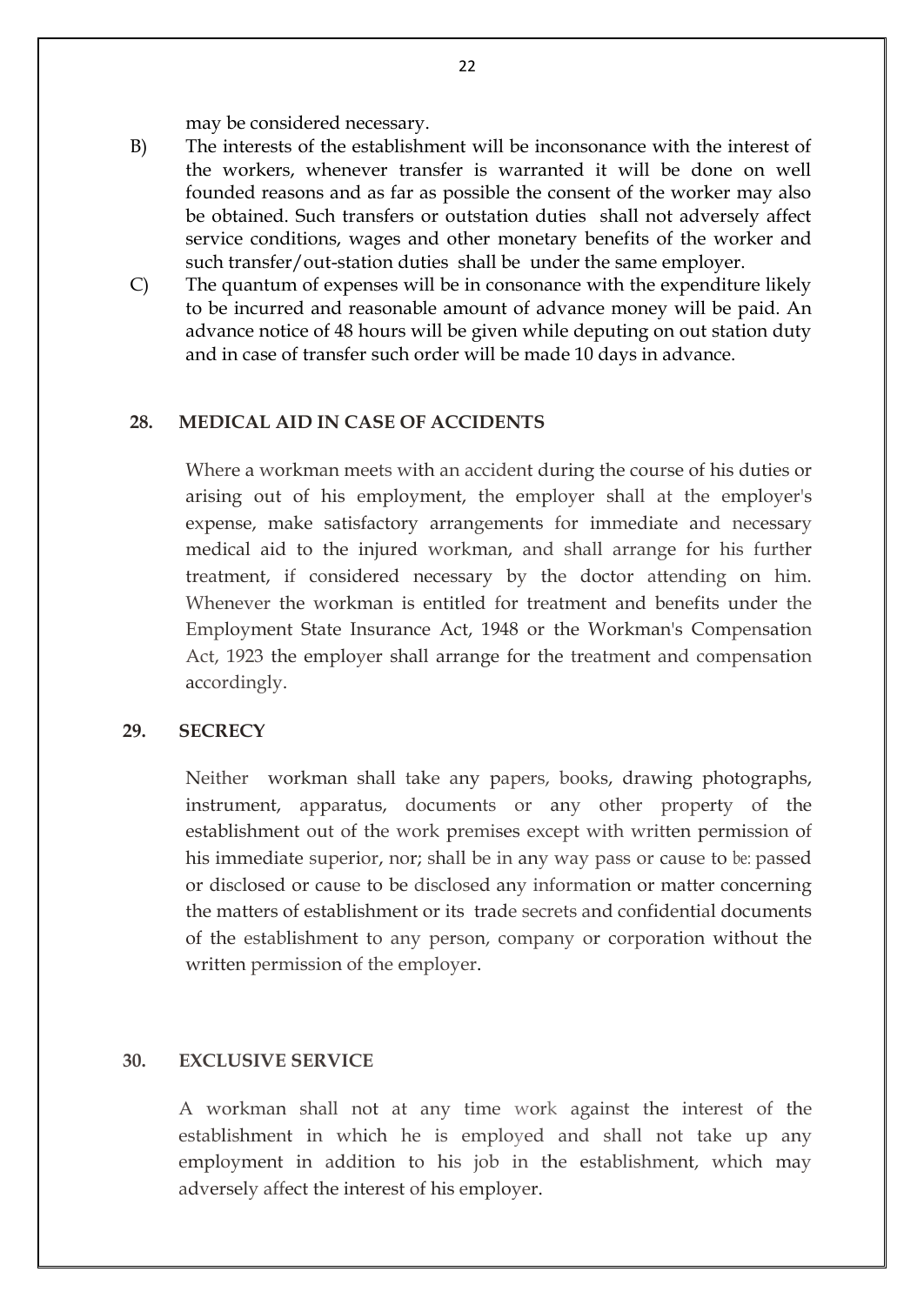### **31. DATE OF PAYMENT OF WAGES**

Payment of wages will be regulated by the provisions of The Payment of Wages Act, 1936.

## **32. DEDUCTIONS AND FINES**

Deduction and fines will be governed by The Payment of Wages Act, 1936.

# **33. MANAGEMENT TO FIX THE STRENGTH OF EMPLOYEES REQUIRED FOR RUNNING THE HOTEL.**

It will be purely a management's function to fix the strength of the Hotel or any department, and his strength will not be called into question by the employee. The employees recognize this to be the exclusive domain of the Management which is to be governed by provisions of Industrial Disputes Act, 1947.

# **34. RETIREMENT**

- A) Every permanent workman shall superannuate on the date he/she:
	- i) Attains the age of 60 years; or
	- ii) Is declared permanently medically unfit to do any job available with the management and accepted by the worker.
- B) The management may, in its discretion, re-employ a workman and such re- employment shall be purely on contractual basis for specified period.

# **35. GRATUITY**

All workmen shall have the benefit of gratuity as per Payment of Gratuity Act, 1972 and rules framed there under or any other relevant law.

# **36. LIABILITY OF THE MANAGER**

The Manager of the establishment shall be held personally responsible for the faithful observance of these standing orders.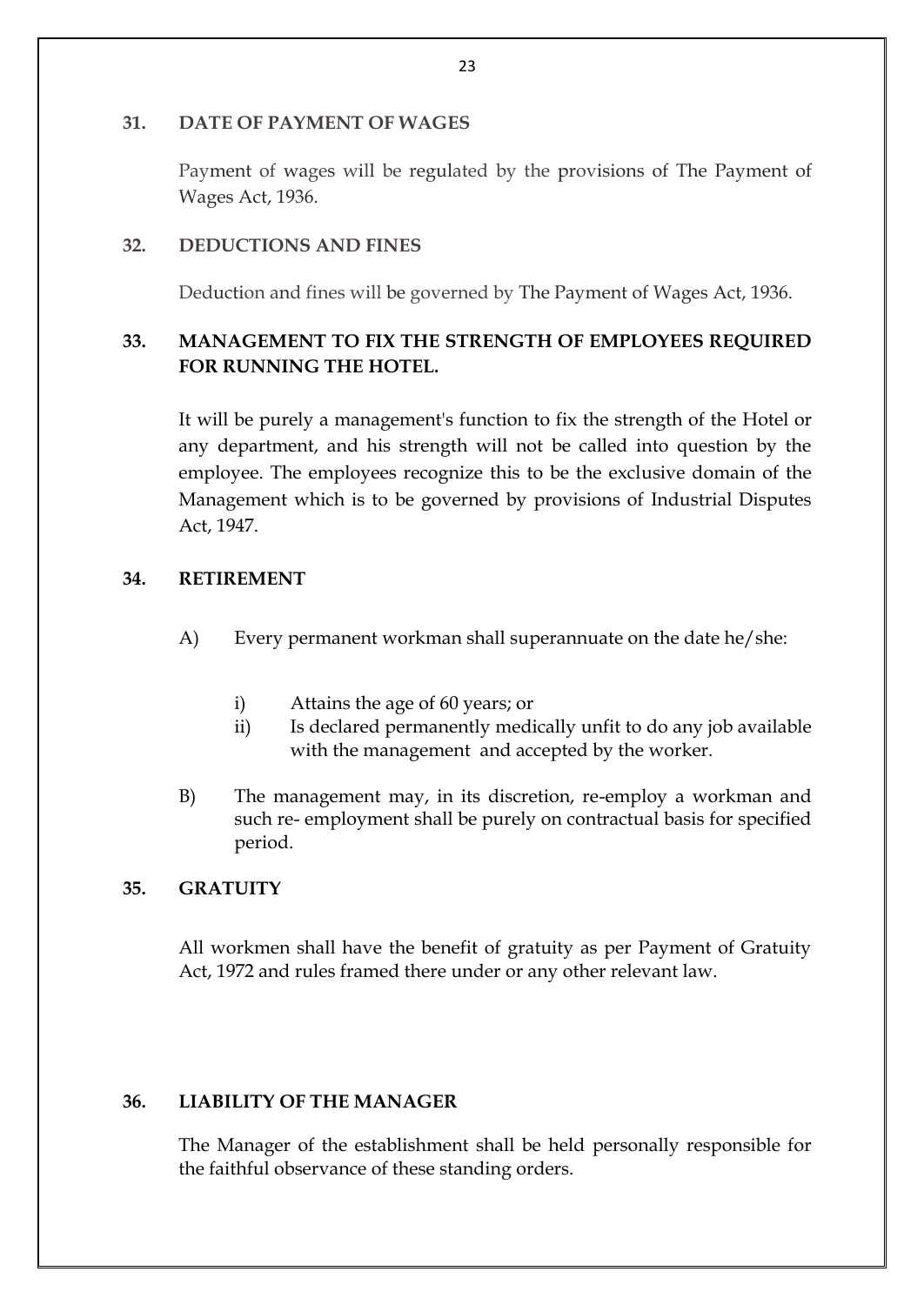#### **37. EXHIBITION OF STANDING ORDERS**

- 1) A copy of these Standing Orders in English or Hindi or language understood by the majority of workmen shall be pasted at the Manager's office as well as on a notice board maintained at or near the main entrance of the industrial establishment marked "Standing Orders" and shall be kept in a legible condition.
- 2) In case of any conflict in the meaning of the Standing Orders in English or Hindi language, the English text shall be taken to be authentic.
- **38.** A copy of these STANDING ORDERS will be given to employees. No employee shall be deemed to be unaware of the existence of any of the provisions of this STANDING ORDER.

\* \* \* \* \* \*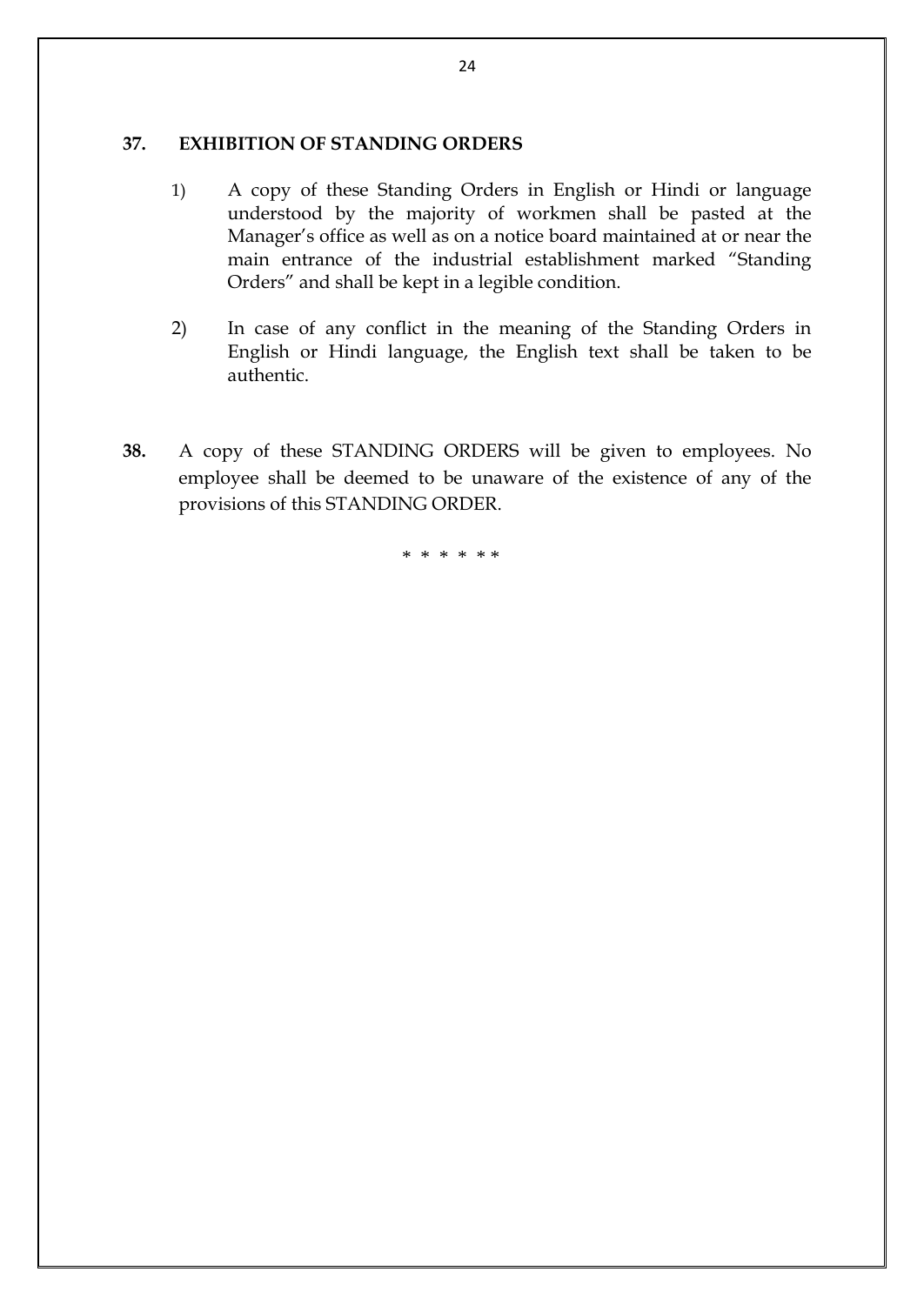#### **" FORM – l "**

#### (See clause 27) SERVICE RECORD

Name of Industrial Establishment/ Factory : Ticket/Token No. :

- 1. Register Serial No.
- 2. Name
- 3. Specimen Signature/Thumb- impression
- 4. Father's or Husband's Name
- 5. Sex
- 6. Religion
- 7. Date of birth
- 8. Place of birth
- 9. Date of joining
- 10. Details of Medical Certificate at the time of joining
- 11. Educational and other qualification
- 12. Can read
- 13. Can write
- 14. Can Speak
- 15. Height
- 16. Identification marks
- 17. Category of workman
- 18. Department
- 19. Details of family members
- 20. Permanent address
- 21. Local address
- 22. Quarter No.
- 23. Life insurance Policy No.
- 24. provident Fund Account No.
- 25. Nominee of gratuity
- 26. Nominee of pension, if any
- 27. Employee State insurance No.
- 28. Training courses attended (details)
- 29. Eligibility for higher jobs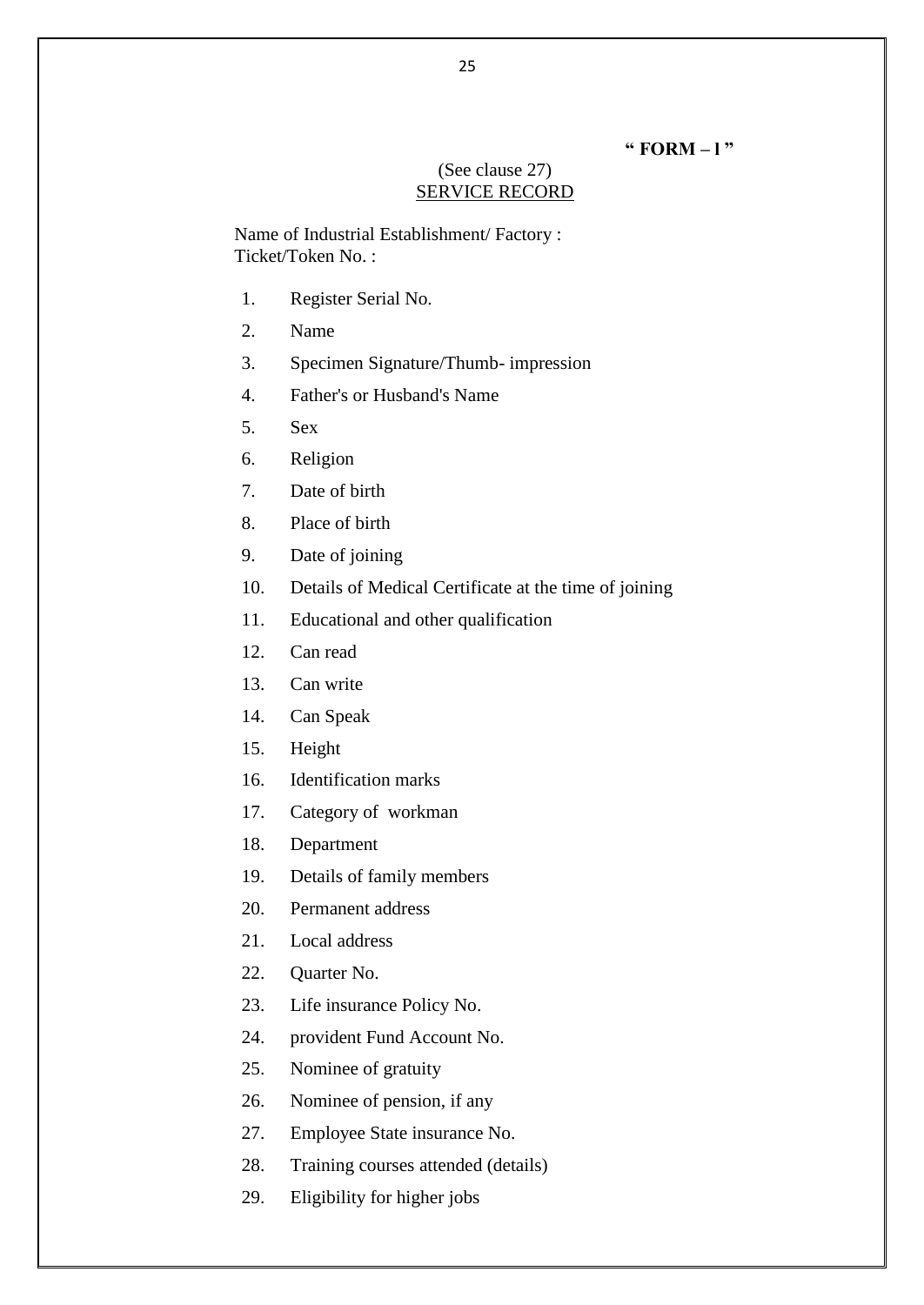- 30. Proficiency tests passed.
- 31. Employment History ( as per following table):-

|  | Department   Token No.   Designation   Pay Scale   Date of   Date of   Reasons |         |  |         |  |  |
|--|--------------------------------------------------------------------------------|---------|--|---------|--|--|
|  |                                                                                | Joining |  | Leaving |  |  |
|  |                                                                                |         |  |         |  |  |

32. Absence Period( as per following table):-

| From | Reason |                       |  |  | Medical reports regarding suitability for |  |  |
|------|--------|-----------------------|--|--|-------------------------------------------|--|--|
|      |        | continued employment. |  |  |                                           |  |  |
|      |        |                       |  |  |                                           |  |  |

- (ii) Sick Leave
- (iii) Earned Leave
- (iv) Any Other Leave
- 33. Maternity Benefit
- 34. Workmen's Compensation

Details of accidents:

- 35. Details of Disciplinary Action
- 36. Promotions
	- (i) Details
	- (ii) Awards
	- (iii) Issue of Certificate of commendation
- 37. Date of superannuation
- 38. Any other matter.

\* \* \* \* \* \*